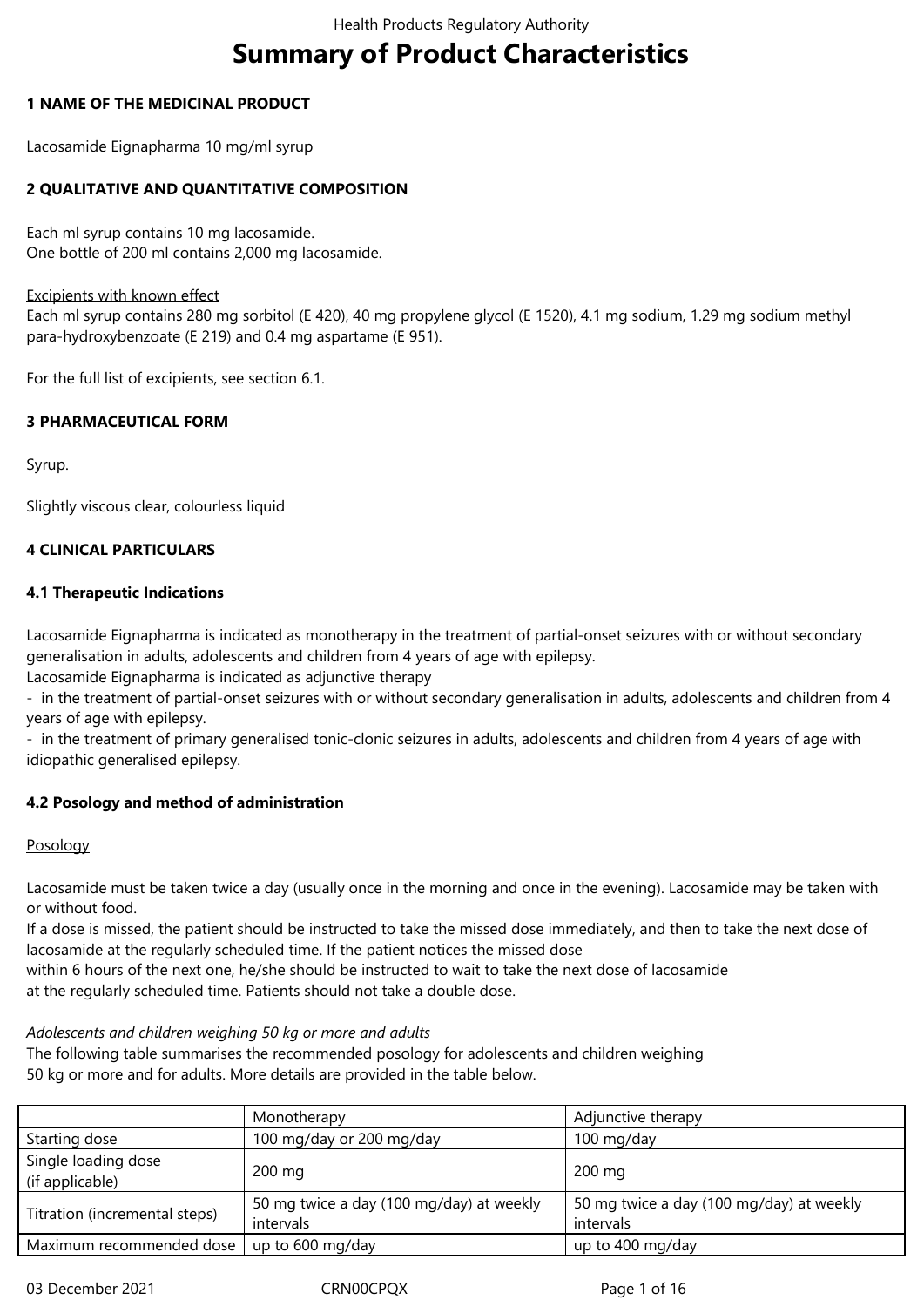## *Monotherapy (in the treatment of partial-onset seizures)*

The recommended starting dose is 50 mg twice a day which should be increased to an initial therapeutic dose of 100 mg twice a day after one week.

Lacosamide can also be initiated at the dose of 100 mg twice a day based on the physician's assessment of required seizure reduction versus potential side effects.

Depending on response and tolerability, the maintenance dose can be further increased at weekly intervals by 50 mg twice a day (100 mg/day), up to a maximum recommended daily dose of 300 mg twice a day (600 mg/day).

In patients having reached a dose greater than 400 mg/day and who need an additional antiepileptic medicinal product, the posology that is recommended for adjunctive therapy below should be followed.

*Adjunctive therapy (in the treatment of partial-onset seizures or in the treatment of primary generalised tonic-clonic seizures)* The recommended starting dose is 50 mg twice a day which should be increased to an initial therapeutic dose of 100 mg twice a day after one week.

Depending on response and tolerability, the maintenance dose can be further increased at weekly intervals by 50 mg twice a day (100 mg/day), up to a maximum recommended daily dose of 400 mg (200 mg twice a day).

## *Initiation of lacosamide treatment with a loading dose (initial monotherapy or conversion to monotherapy in the treatment of partial-onset seizures or adjunctive therapy in the treatment of partial-onset seizures or adjunctive therapy in the treatment of primary generalised tonic-clonic seizures)*

Lacosamide treatment may also be initiated with a single loading dose of 200 mg, followed approximately 12 hours later by a 100 mg twice a day (200 mg/day) maintenance dose regimen. Subsequent dose adjustments should be performed according to individual response and tolerability as described above. A loading dose may be initiated in patients in situations when the physician determines that rapid attainment of lacosamide steady state plasma concentration and therapeutic effect is warranted. It should be administered under medical supervision with consideration of the potential for increased incidence of serious cardiac arrhythmia and central nervous system adverse reactions (see section 4.8). Administration of a loading dose has not been studied in acute conditions such as status epilepticus.

## *Discontinuation*

In accordance with current clinical practice, if lacosamide has to be discontinued, it is recommended this be done gradually (e.g. taper the daily dose by 200 mg/week).

In patients who develop serious cardiac arrhythmia, clinical benefit/risk assessment should be performed and if needed lacosamide should be discontinued.

## Special populations

# *Elderly (over 65 years of age)*

No dose reduction is necessary in elderly patients. Age associated decreased renal clearance with an increase in AUC levels should be considered in elderly patients (see following paragraph 'renal impairment' and section 5.2). There is limited clinical data in the elderly patients with epilepsy, particularly at doses greater than 400 mg/day (see sections 4.4, 4.8, and 5.1).

## *Renal impairment*

No dose adjustment is necessary in mildly and moderately renally impaired adult and paediatric patients (CL<sub>CR</sub> > 30 ml/min). In paediatric patients weighing 50 kg or more and in adult patients with mild or moderate renal impairment a loading dose of 200 mg may be considered, but further dose titration (> 200 mg daily) should be performed with caution. In paediatric patients weighing 50 kg or more and in adult patients with severe renal impairment (CL<sub>CR</sub>  $\leq$  30 ml/min) or with end-stage renal disease, a maximum dose of 250 mg/day is recommended and the dose titration should be performed with caution. If a loading dose is indicated, an initial dose of 100 mg followed by a 50 mg twice daily regimen for the first week should be used. In paediatric patients weighing less than 50 kg with severe renal impairment ( $CL_{CR} \le 30$  ml/min) and in those with end-stage renal disease, a reduction of 25 % of the maximum dose is recommended. For all patients requiring haemodialysis a supplement of up to 50 % of the divided daily dose directly after the end of haemodialysis is recommended. Treatment of patients with end-stage renal disease should be made with caution as there is little clinical experience and accumulation of a metabolite (with no known pharmacological activity).

# *Hepatic impairment*

A maximum dose of 300 mg/day is recommended for paediatric patients weighing 50 kg or more and for adult patients with mild to moderate hepatic impairment.

03 December 2021 CRN00CPQX Page 2 of 16 The dose titration in these patients should be performed with caution considering co-existing renal impairment. In adolescents and adults weighing 50 kg or more, a loading dose of 200 mg may be considered, but further dose titration (> 200 mg daily) should be performed with caution. Based on data in adults, in paediatric patients weighing less than 50 kg with mild to moderate hepatic impairment a reduction of 25 % of the maximum dose should be applied. The pharmacokinetics of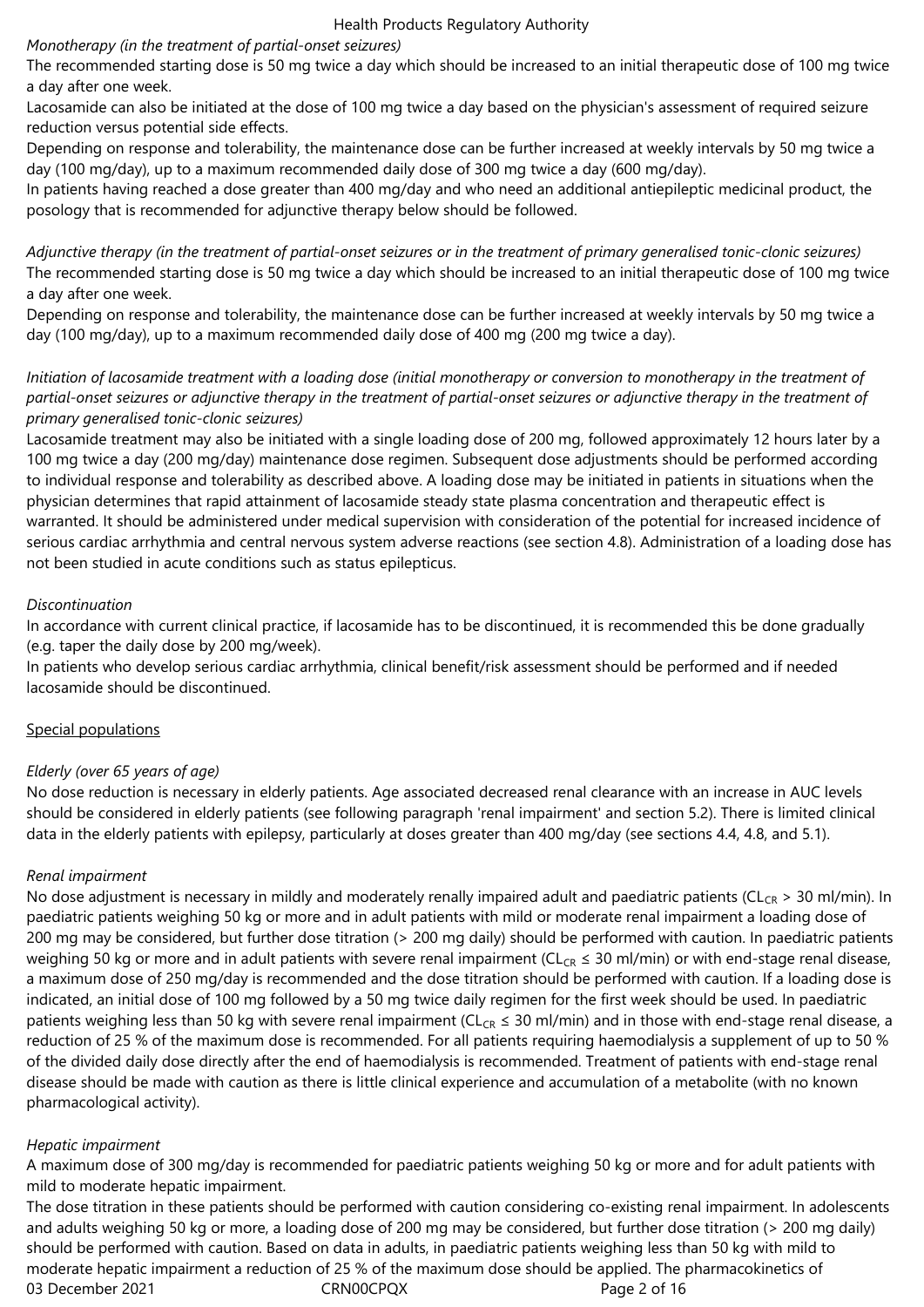lacosamide has not been evaluated in severely hepatic impaired patients (see section 5.2). Lacosamide should be administered to adult and paediatric patients with severe hepatic impairment only when the expected therapeutic benefits are anticipated to outweigh the possible risks. The dose may need to be adjusted while carefully observing disease activity and potential side effects in the patient.

## Paediatric population

The physician should prescribe the most appropriate formulation and strength according to weight and dose.

# *Adolescents and children weighing 50 kg or more*

Dosage in adolescents and children weighing 50 kg or more is the same as in adults (see above).

# *Children (from 4 years of age) and adolescents weighing less than 50 kg*

The dose is determined based on body weight. It is therefore recommended to initiate treatment with the syrup and switch to tablets, if desired. When prescribing the syrup the dose should be expressed in volume (ml) rather than weight (mg).

# *Monotherapy (in the treatment of partial-onset seizures)*

The recommended starting dose is 2 mg/kg/day which should be increased to an initial therapeutic dose of 4 mg/kg/day after one week.

Depending on response and tolerability, the maintenance dose can be further increased by 2 mg/kg/day every week. The dose should be gradually increased until the optimum response is obtained. In children weighing less than 40 kg, a maximum dose of up to 12 mg/kg/day is recommended. In children weighing from 40 kg to under 50 kg, a maximum dose of 10 mg/kg/day is recommended.

The following table summarises the recommended posology in monotherapy for children and adolescents weighing less than 50 kg.

| Starting dose                                                     | 2 mg/kg/day            |
|-------------------------------------------------------------------|------------------------|
| Single loading dose                                               | Not recommended        |
| Titration (incremental steps)                                     | 2 mg/kg/day every week |
| Maximum recommended dose in patients < 40 kg                      | up to 12 mg/kg/day     |
| Maximum recommended dose in patients $\geq 40$ kg<br>to $< 50$ kg | up to 10 mg/kg/day     |

The tables below provide examples of volumes of syrup per intake depending on prescribed dose and body weight. The precise volume of syrup is to be calculated according to the exact body weight of the child.

# Monotherapy doses **to be taken twice daily** for children from 4 years of age **weighing less than 40 kg**(1):

| Weight | $0.1$ ml/kg<br>$(1 \text{ mg/kg})$<br>Starting dose | $0.2$ ml/kg<br>$(2 \text{ mg/kg})$ | $0.3$ ml/kg<br>$(3 \text{ mg/kg})$ | $0.4$ ml/kg<br>$(4 \text{ mg/kg})$ | $0.5$ ml/kg<br>$(5 \text{ mg/kg})$ | $0.6$ ml/kg<br>$(6 \text{ mg/kg})$<br>Maximum recommended dose |
|--------|-----------------------------------------------------|------------------------------------|------------------------------------|------------------------------------|------------------------------------|----------------------------------------------------------------|
| 10 kg  | $1 \text{ ml}$                                      | 2 ml                               | $3 \,$ ml                          | 4 ml                               | 5 ml                               | 6 ml                                                           |
|        | $(10 \text{ mg})$                                   | $(20 \text{ mg})$                  | $(30 \text{ mg})$                  | $(40 \text{ mg})$                  | $(50 \text{ mg})$                  | $(60 \text{ mg})$                                              |
| 15 kg  | $1.5$ ml                                            | $3 \,$ ml                          | 4.5 ml                             | 6 ml                               | 7.5 ml                             | 9 <sub>ml</sub>                                                |
|        | $(15 \text{ mg})$                                   | $(30 \text{ mg})$                  | $(45 \text{ mg})$                  | $(60$ mg)                          | $(75 \text{ mg})$                  | $(90 \text{ mg})$                                              |
|        | $2 \mathrm{ml}$                                     | 4 ml                               | 6 ml                               | 8 ml                               | $10 \mathrm{m}$                    | $12 \mathrm{ml}$                                               |
| 20 kg  | $(20 \text{ mg})$                                   | $(40 \text{ mg})$                  | $(60 \text{ mg})$                  | $(80 \text{ mg})$                  | $(100 \text{ mg})$                 | $(120 \text{ mg})$                                             |
|        | $2.5$ ml                                            | 5 <sub>m</sub>                     | 7.5 ml                             | $10 \mathrm{m}$                    | $12.5$ ml                          | $15$ ml                                                        |
| 25 kg  | $(25 \text{ mg})$                                   | $(50 \text{ mg})$                  | $(75 \text{ mg})$                  | $(100 \text{ mg})$                 | $(125 \text{ mg})$                 | $(150 \text{ mg})$                                             |
|        | 3 ml                                                | 6 ml                               | 9 ml                               | $12 \text{ ml}$                    | $15 \text{ ml}$                    | $18$ ml                                                        |
| 30 kg  | $(30 \text{ mg})$                                   | $(60$ mg)                          | $(90 \text{ mg})$                  | $(120 \text{ mg})$                 | $(150 \text{ mg})$                 | $(180 \text{ mg})$                                             |
|        | $3.5$ ml                                            | 7 ml                               | 10.5 ml                            | 14 ml                              | 17.5 ml                            | $21$ ml                                                        |
| 35 kg  | $(35 \text{ mg})$                                   | $(70 \text{ mg})$                  | $(105 \text{ mg})$                 | $(140 \text{ mg})$                 | $(175 \text{ mg})$                 | $(210 \text{ mg})$                                             |

 $<sup>(1)</sup>$  children and adolescents less than 50 kg should preferably start the treatment with the 10 mg/ml syrup.</sup>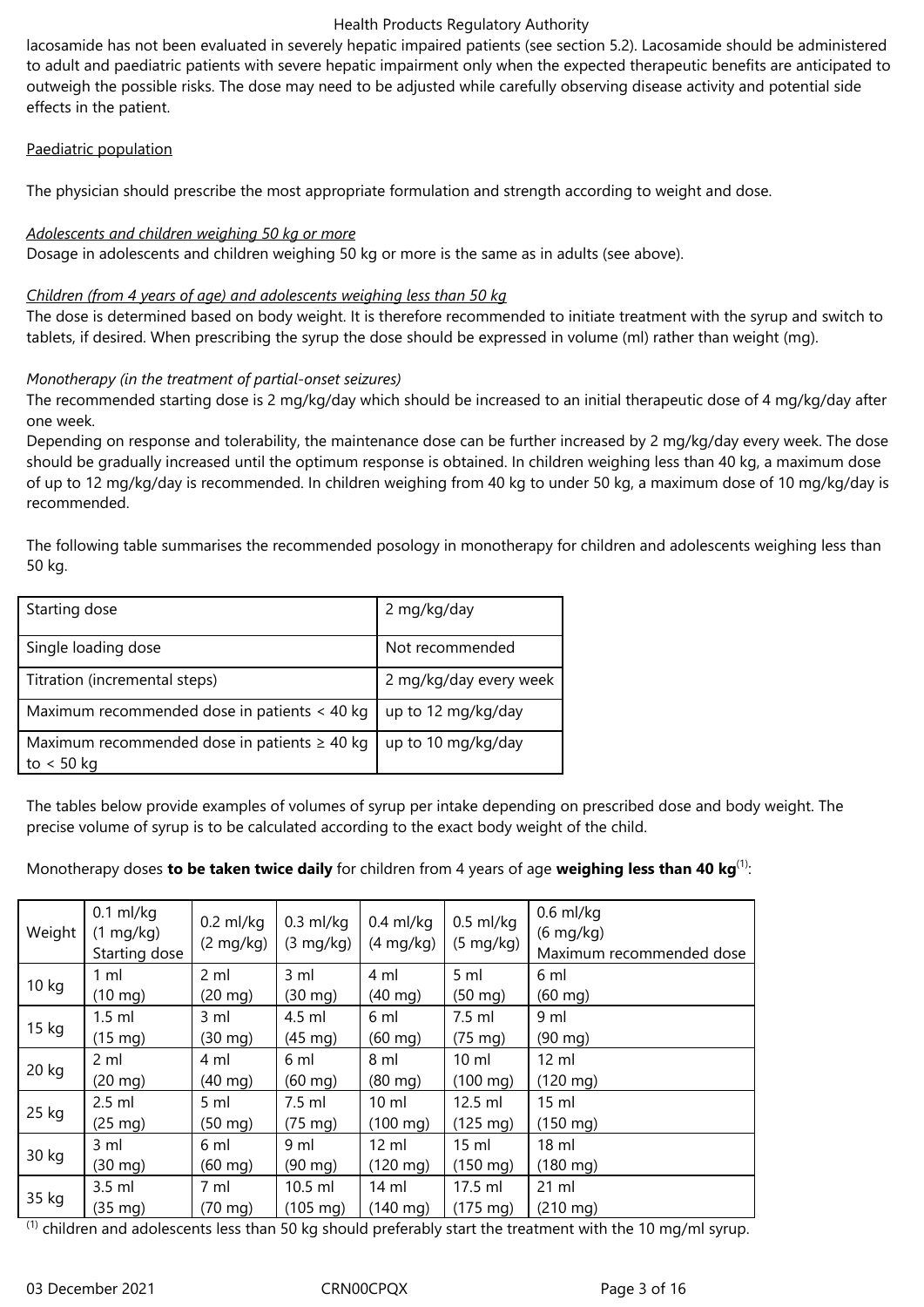Monotherapy doses **to be taken twice daily** for children and adolescents from 4 years of age **weighing 40 kg to under 50 kg**  $(1)$   $(2)$ .

| Weight | $0.1$ ml/kg<br>$(1 \text{ mg/kg})$<br>Starting dose | $0.2$ ml/kg<br>$(2 \text{ mg/kg})$ | $0.3$ ml/kg<br>$(3 \text{ mg/kg})$ | $0.4$ ml/kg<br>$(4 \text{ mg/kg})$ | $0.5$ ml/kg<br>$(5 \text{ mg/kg})$<br>Maximum recommended dose |
|--------|-----------------------------------------------------|------------------------------------|------------------------------------|------------------------------------|----------------------------------------------------------------|
| 40 kg  | 4 ml                                                | 8 ml                               | $12 \mathrm{ml}$                   | $16 \text{ ml}$                    | $20 \mathrm{ml}$                                               |
|        | $(40 \text{ mg})$                                   | $(80 \text{ mg})$                  | $(120 \text{ mg})$                 | $(160 \text{ mg})$                 | $(200 \text{ mg})$                                             |
|        | 4.5 ml                                              | 9 <sub>ml</sub>                    | 13.5 ml                            | 18 <sub>m</sub>                    | 22.5 ml                                                        |
| 45 kg  | (45 mg)                                             | (90 mg)                            | $(135 \, mg)$                      | $(180 \text{ mg})$                 | $(225 \text{ mg})$                                             |

 $<sup>(1)</sup>$  children and adolescents less than 50 kg should preferably start the treatment with the 10 mg/ml syrup.</sup>

 $(2)$  Dosage in adolescents 50 kg or more is the same as in adults.

*Adjunctive therapy (in the treatment of partial-onset seizures or in the treatment of primary generalised tonic-clonic seizures)* The recommended starting dose is 2 mg/kg/day which should be increased to an initial therapeutic dose of 4 mg/kg/day after one week.

Depending on response and tolerability, the maintenance dose can be further increased by 2 mg/kg/day every week. The dose should be gradually adjusted until the optimum response is obtained. In children weighing less than 20 kg, due to an increased clearance compared to adults, a maximum dose of up to 12 mg/kg/day is recommended. In children weighing from 20 kg to under 30 kg, a maximum dose of 10 mg/kg/day is recommended and in children weighing from 30 kg to under 50 kg a maximum dose of 8 mg/kg/day is recommended, although in open-label studies (see sections 4.8 and 5.2) a dose up to 12 mg/kg/day has been used by a small number of these children.

The following table summarises the recommended posology in adjunctive therapy for children and adolescents weighing less than 50 kg.

| Starting dose                                                | 2 mg/kg/day            |
|--------------------------------------------------------------|------------------------|
| Single loading dose                                          | Not recommended        |
| Titration (incremental steps)                                | 2 mg/kg/day every week |
| Maximum recommended dose in patients to < 20 kg              | up to 12 mg/kg/day     |
| Maximum recommended dose in patients $\geq 20$ kg to < 30 kg | up to 10 mg/kg/day     |
| Maximum recommended dose in patients $\geq$ 30 kg to < 50 kg | up to 8 mg/kg/day      |

The tables below provide examples of volumes of syrup per intake depending on prescribed dose and body weight. The precise volume of syrup is to be calculated according to the exact body weight of the child.

Adjunctive therapy doses **to be taken twice daily** for children from 4 years of age **weighing less than 20 kg**(1):

| Weight                 | $0.1$ ml/kg<br>$(1 \text{ mg/kg})$<br>Starting<br>dose | $0.2$ ml/kg<br>$(2 \text{ mg/kg})$ | $0.3$ ml/kg<br>$(3 \text{ mg/kg})$ | $0.4$ ml/kg<br>$(4 \text{ mg/kg})$ | $0.5$ ml/kg<br>$(5 \text{ mg/kg})$ | $0.6$ ml/kg<br>$(6 \text{ mg/kg})$<br>Maximum<br>recommended<br>dose |
|------------------------|--------------------------------------------------------|------------------------------------|------------------------------------|------------------------------------|------------------------------------|----------------------------------------------------------------------|
| 10 <sub>kg</sub>       | 1 ml                                                   | 2 ml                               | 3 ml                               | 4 ml                               | 5 ml                               | 6 ml                                                                 |
|                        | $(10 \text{ mg})$                                      | $(20 \text{ mg})$                  | $(30 \text{ mg})$                  | $(40 \text{ mg})$                  | $(50 \text{ mg})$                  | $(60 \text{ mg})$                                                    |
|                        | $1.5$ ml                                               | 3 ml                               | 4.5 ml                             | 6 ml                               | $7.5$ ml                           | 9 <sub>ml</sub>                                                      |
| 15 kg<br>$\mathcal{L}$ | $(15 \text{ mg})$                                      | (30 mg)                            | $(45 \text{ mg})$                  | $(60 \text{ mg})$                  | $(75 \text{ mg})$                  | (90 mg)                                                              |

 $<sup>(1)</sup>$  children and adolescents less than 50 kg should preferably start the treatment with the 10 mg/ml syrup.</sup>

Adjunctive therapy doses **to be taken twice daily** for children and adolescents from 4 years of age **weighing 20 kg to under 30 kg(**1):

|  | $0.1$ ml/kg<br>Weight   (1 mg/kg)<br>Starting dose | $\vert$ 0.2 ml/kg $\vert$ 0.3 ml/kg $\vert$ 0.4 ml/kg<br>$(2 \text{ mg/kg})$ (3 mg/kg)   (4 mg/kg) $'$ |  |  | $\vert$ 0.5 ml/kg<br>$(5 \text{ mg/kg})$<br>Maximum recommended dose |
|--|----------------------------------------------------|--------------------------------------------------------------------------------------------------------|--|--|----------------------------------------------------------------------|
|--|----------------------------------------------------|--------------------------------------------------------------------------------------------------------|--|--|----------------------------------------------------------------------|

03 December 2021 CRN00CPQX Page 4 of 16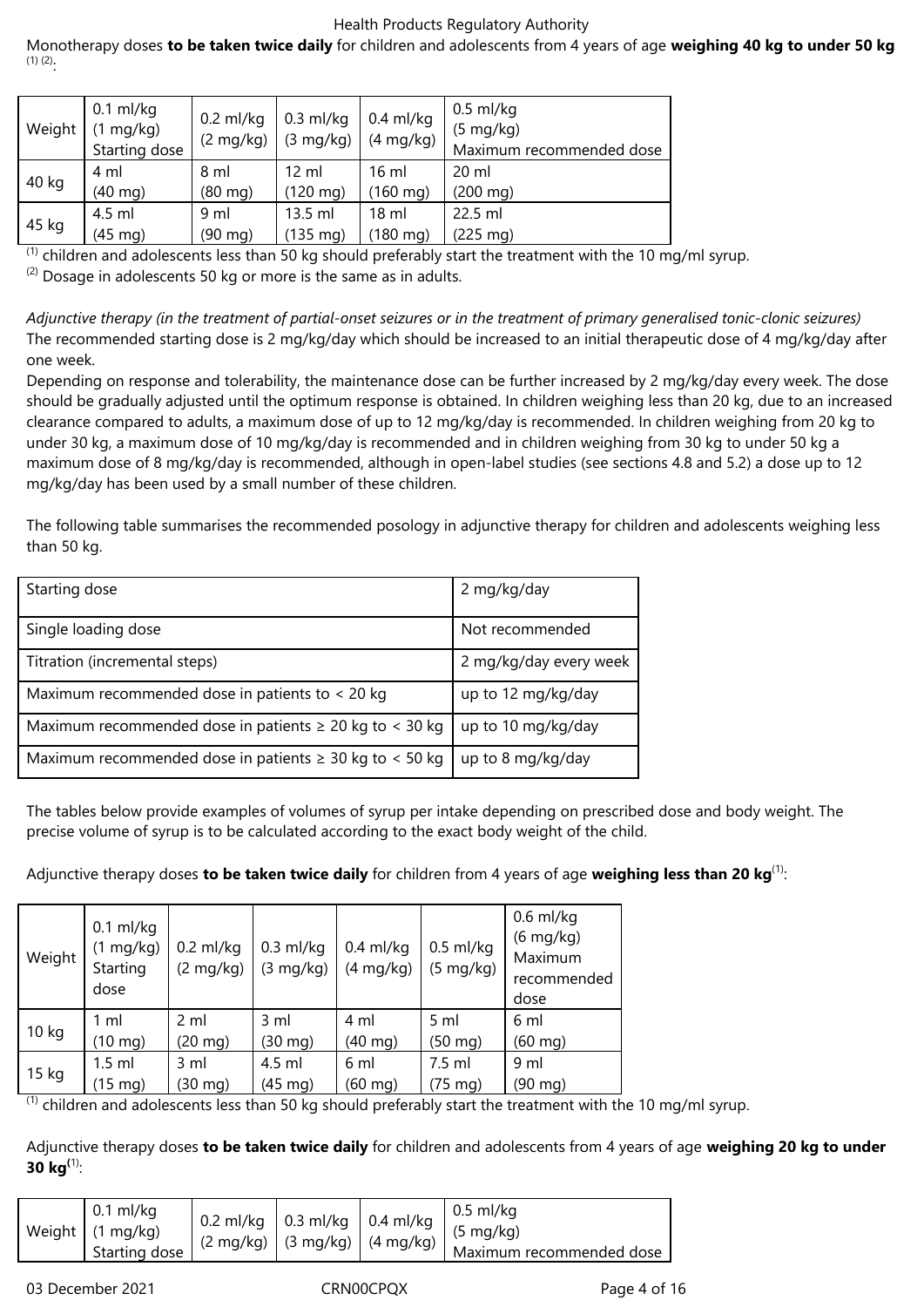| <b>Health Products Regulatory Authority</b> |
|---------------------------------------------|
|---------------------------------------------|

|       |                   |                   |                   |                    | .                  |
|-------|-------------------|-------------------|-------------------|--------------------|--------------------|
|       | 2 ml              | 4 ml              | 6 ml              | 8 ml               | $10 \mathrm{m}$    |
| 20 kg | $(20 \text{ mg})$ | $(40$ mg)         | $(60 \text{ mg})$ | $(80 \text{ mg})$  | $(100 \text{ mg})$ |
|       | $2.5$ ml          | $5 \text{ ml}$    | 7.5 ml            | 10 ml              | 12.5 ml            |
| 25 kg | $(25 \text{ mg})$ | $(50 \text{ mg})$ | $(75 \text{ mg})$ | $(100 \text{ mg})$ | $(125 \text{ mg})$ |

 $<sup>(1)</sup>$  children and adolescents less than 50 kg should preferably start the treatment with the 10 mg/ml syrup.</sup>

Adjunctive therapy doses **to be taken twice daily** for children and adolescents from 4 years of age **weighing 30 kg to under 50 kg**(1):

| Weight | $0.1$ ml/kg<br>$(1 \text{ mg/kg})$<br>Starting dose | $0.2$ ml/kg<br>$(2 \text{ mg/kg})$ | $0.3$ ml/kg<br>$(3 \text{ mg/kg})$ | $0.4$ ml/kg<br>$(4 \text{ mg/kg})$<br>Maximum recommended dose |
|--------|-----------------------------------------------------|------------------------------------|------------------------------------|----------------------------------------------------------------|
| 30 kg  | 3 ml (30 mg)                                        | 6 ml (60 mg)                       | 9 ml (90 mg)                       | 12 ml (120 mg)                                                 |
| 35 kg  | 3.5 ml (35 mg)                                      | 7 ml (70 mg)                       | 10.5 ml (105 mg)                   | 14 ml (140 mg)                                                 |
| 40 kg  | 4 ml (40 mg)                                        | 8 ml (80 mg)                       | 12 ml (120 mg)                     | 16 ml (160 mg)                                                 |
| 45 kg  | 4.5 ml (45 mg)                                      | 9 ml (90 mg)                       | 13.5 ml (135 mg)                   | 18 ml (180 mg)                                                 |

 $<sup>(1)</sup>$  children and adolescents less than 50 kg should preferably start the treatment with the 10 mg/ml syrup.</sup>

# *Loading dose*

Administration of a loading dose has not been studied in children. Use of a loading dose is not recommended in adolescents and children weighing less than 50 kg.

# *Children less than 4 years*

The safety and efficacy of lacosamide in children aged below 4 years have not yet been established. No data are available.

# Method of administration

Lacosamide syrup must be taken orally.

The bottle containing Lacosamide Eignapharma syrup should be shaken well before use. Lacosamide may be taken with or without food.

Lacosamide syrup is provided with a measuring cup with graduation marks (for patients weighing 50 kg or more) and with an oral syringe with an adaptor (for patients weighing less than 50 kg).

# *Measuring cup (for adolescents and children weighing 50 kg or more and adults)*

The measuring cup shows three different, non-linear scales on three different sides to allow a fine graduation of different doses. Each graduation mark is accompanied by the respective volume statement in ml. The minimum extractable volume is 2 ml, which is 20 mg of lacosamide. The maximum extractable volume is 25 ml, which is 250 mg of lacosamide.

# *Oral syringe (10 ml graduated every 0.25 ml) with an adaptor (for children and adolescents from 4 years of age weighing less than 50 kg)*

One full 10 ml oral syringe corresponds to 100 mg of lacosamide. The minimum extractable volume is 1 ml, which is 10 mg of lacosamide. After this, each graduation mark (0.25 ml) corresponds to 2.5 mg of lacosamide. The maximium extractable volume is 10 ml, which is 100 mg of lacosamide.

Instructions for use are provided in the package leaflet.

# **4.3 Contraindications**

Hypersensitivity to the active substance or to any of the excipients listed in section 6.1.

Known second- or third-degree atrioventricular (AV) block.

# **4.4 Special warnings and precautions for use**

# Suicidal ideation and behaviour

Suicidal ideation and behaviour have been reported in patients treated with antiepileptic medicinal products in several indications. A meta-analysis of randomised placebo-controlled trials of antiepileptic medicinal products has also shown a small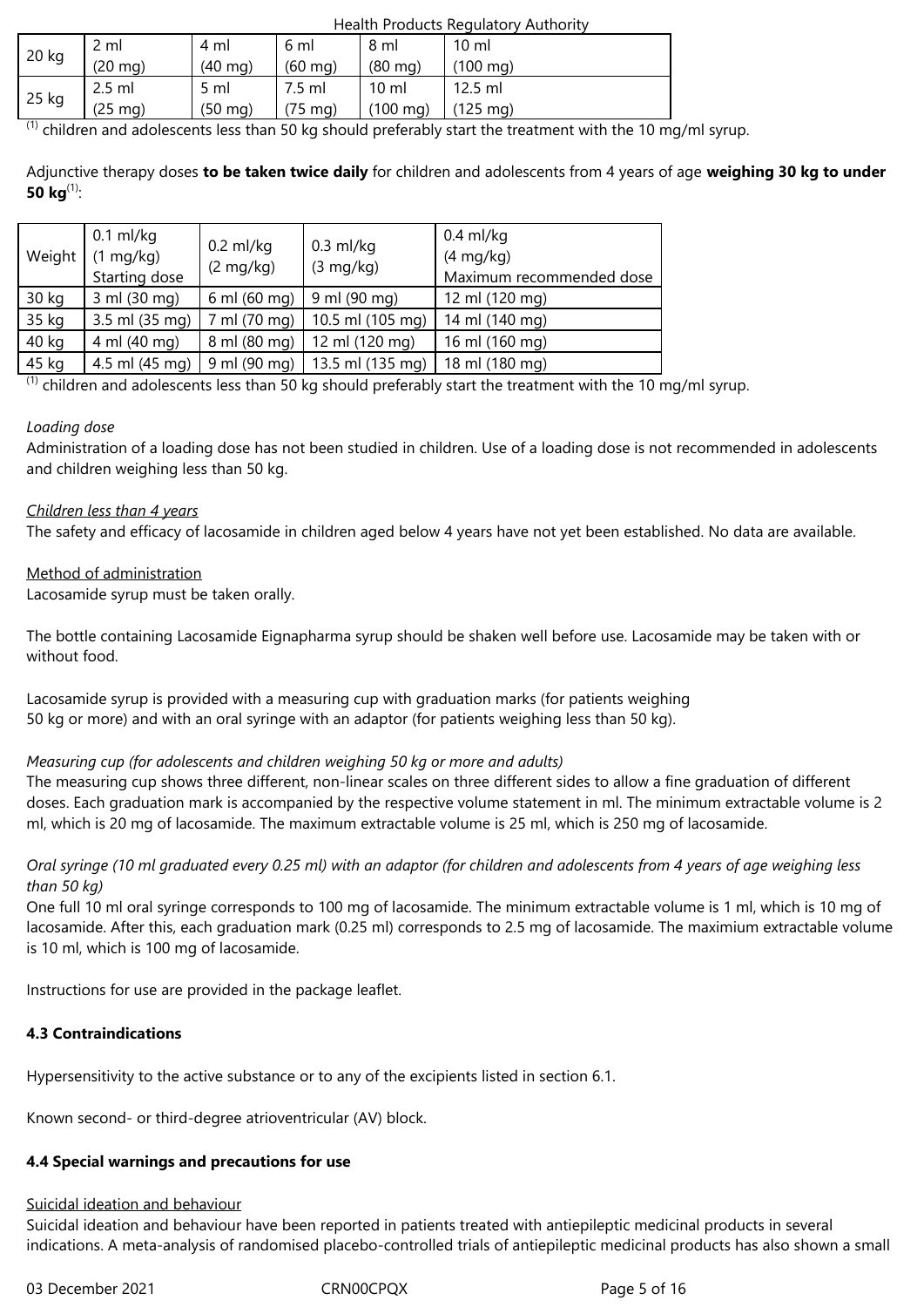increased risk of suicidal ideation and behaviour. The mechanism of this risk is not known and the available data do not exclude the possibility of an increased risk for lacosamide.

Therefore, patients should be monitored for signs of suicidal ideation and behaviours and appropriate treatment should be considered. Patients (and caregivers of patients) should be advised to seek medical advice should signs of suicidal ideation or behaviour emerge (see section 4.8).

## Cardiac rhythm and conduction

Dose-related prolongations in PR interval with lacosamide have been observed in clinical studies. Lacosamide should be used with caution in patients with underlying proarrhythmic conditions such as patients with known cardiac conduction problems or severe cardiac disease (e.g. myocardial ischaemia/infarction, heart failure, structural heart disease or cardiac sodium channelopathies) or patients treated with medicinal products affecting cardiac conduction, including antiarrhythmics and sodium channel blocking antiepileptic medicinal products (see section 4.5), as well as in elderly patients. In these patients it should be considered to perform an ECG before a lacosamide dose increase above 400 mg/day and after lacosamide is titrated to steady-state.

In the placebo-controlled trials of lacosamide in epilepsy patients, atrial fibrillation or flutter were not reported; however, both have been reported in open-label epilepsy trials and in post-marketing experience.

In post-marketing experience, AV block (including second degree or higher AV block) has been reported. In patients with proarrhythmic conditions, ventricular tachyarrhythmia has been reported. In rare cases, these events have led to asystole, cardiac arrest and death in patients with underlying proarrhythmic conditions.

Patients should be made aware of the symptoms of cardiac arrhythmia (e.g. slow, rapid or irregular pulse, palpitations, shortness of breath, feeling lightheaded, fainting). Patients should be counselled to seek immediate medical advice if these symptoms occur.

## **Dizziness**

Treatment with lacosamide has been associated with dizziness which could increase the occurrence of accidental injury or falls. Therefore, patients should be advised to exercise caution until they are familiar with the potential effects of the medicinal product (see section 4.8).

## Potential for new onset or worsening of myoclonic seizures

New onset or worsening of myoclonic seizures has been reported in both adult and paediatric patients with PGTCS, in particular during titration. In patients with more than one seizure type, the observed benefit of control for one seizure type should be weighed against any observed worsening in another seizure type.

# Potential for electro-clinical worsening in specific paediatric epilepsy syndromes

The safety and efficacy of lacosamide in paediatric patients with epilepsy syndromes in which focal and generalised seizures may coexist have not been determined.

## Excipients

This medicinal product contains 280 mg sorbitol (E 420) in each ml. Patients with hereditary fructose intolerance (HFI) should not take/be given this medicinal product. Sorbitol may cause gastrointestinal discomfort and mild laxative effect.

This medicinal product contains 40 mg propylene glycol (E 1520) in each ml.

The medicinal product contains 4.1 mg sodium in each ml, equivalent to 0.2 % of the WHO recommended maximum daily intake of 2 g sodium for an adult.

This medicinal product contains sodium methyl para-hydroxybenzoate (E 219), which may cause allergic reactions (possibly delayed).

This medicinal product contains 0.4 mg aspartame (E 951) in each ml. Aspartame is a source of phenylalanine. It may be harmful for people with phenylketonuria.

# **4.5 Interaction with other medicinal products and other forms of interactions**

Lacosamide should be used with caution in patients treated with medicinal products known to be associated with PR prolongation (including sodium channel blocking antiepileptic medicinal products) and in patients treated with antiarrhythmics.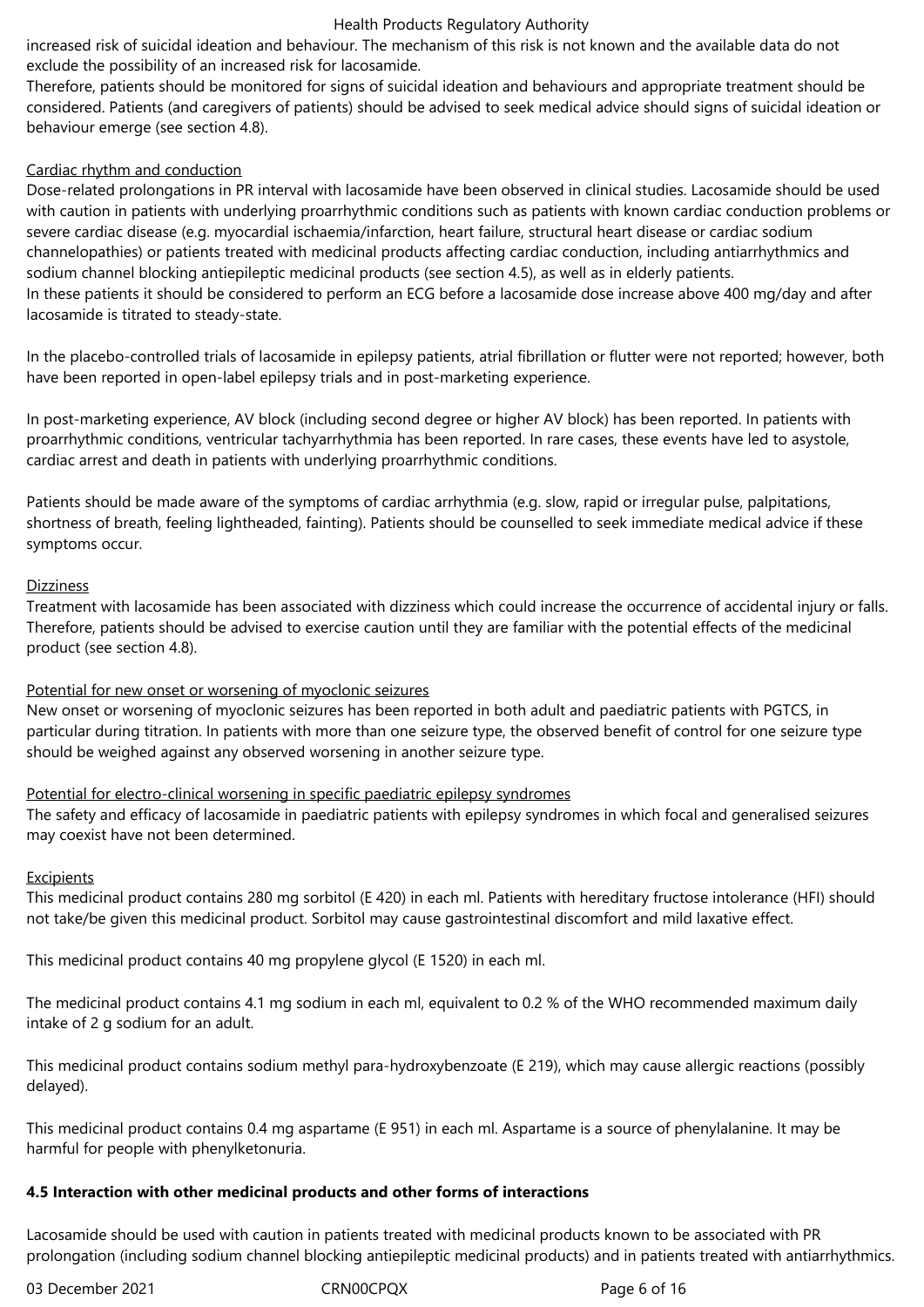However, subgroup analysis in clinical trials did not identify an increased magnitude of PR prolongation in patients with concomitant administration of carbamazepine or lamotrigine.

## *In vitro* data

Data generally suggest that lacosamide has a low interaction potential. In vitro studies indicate that the enzymes CYP1A2, CYP2B6, and CYP2C9 are not induced and that CYP1A1, CYP1A2, CYP2A6, CYP2B6, CYP2C8, CYP2C9, CYP2D6, and CYP2E1 are not inhibited by lacosamide at plasma concentrations observed in clinical trials. An in vitro study indicated that lacosamide is not transported by P-glycoprotein in the intestine. In vitro data show that CYP2C9, CYP2C19 and CYP3A4 are capable of catalysing the formation of the O-desmethyl metabolite.

## *In vivo* data

Lacosamide does not inhibit or induce CYP2C19 and CYP3A4 to a clinically relevant extent. Lacosamide did not affect the AUC of midazolam (metabolised by CYP3A4, lacosamide given 200 mg twice a day) but C<sub>max</sub> of midazolam was slightly increased (30%). Lacosamide did not affect the pharmacokinetics of omeprazole (metabolised by CYP2C19 and CYP3A4, lacosamide given 300 mg twice a day).

The CYP2C19 inhibitor omeprazole (40 mg once daily) did not give rise to a clinically significant change in lacosamide exposure. Thus, moderate inhibitors of CYP2C19 are unlikely to affect systemic lacosamide exposure to a clinically relevant extent. Caution is recommended in concomitant treatment with strong inhibitors of CYP2C9 (e.g. fluconazole) and CYP3A4 (e.g. itraconazole, ketoconazole, ritonavir, clarithromycin), which may lead to increased systemic exposure of lacosamide. Such interactions have not been established in vivo but are possible based on in vitro data.

Strong enzyme inducers such as rifampicin or St. John's wort (Hypericum perforatum) may moderately reduce the systemic exposure of lacosamide. Therefore, starting or ending treatment with these enzyme inducers should be done with caution.

## Antiepileptic medicinal products

In interaction trials lacosamide did not significantly affect the plasma concentrations of carbamazepine and valproic acid. Lacosamide plasma concentrations were not affected by carbamazepine and by valproic acid. Population pharmacokinetic analyses in different age groups estimated that concomitant treatment with other antiepileptic medicinal products known to be enzyme inducers (carbamazepine, phenytoin, phenobarbital, in various doses) decreased the overall systemic exposure of lacosamide by 25 % in adults and 17 % in paediatric patients.

## Oral contraceptives

In an interaction trial there was no clinically relevant interaction between lacosamide and the oral contraceptives ethinylestradiol and levonorgestrel. Progesterone concentrations were not affected when the medicinal products were co-administered.

## **Others**

Interaction trials showed that lacosamide had no effect on the pharmacokinetics of digoxin. There was no clinically relevant interaction between lacosamide and metformin.

Co-administration of warfarin with lacosamide does not result in a clinically relevant change in the pharmacokinetics and pharmacodynamics of warfarin.

Although no pharmacokinetic data on the interaction of lacosamide with alcohol are available, a pharmacodynamic effect cannot be excluded.

Lacosamide has a low protein binding of less than 15 %. Therefore, clinically relevant interactions with other medicinal products through competition for protein binding sites are considered unlikely.

# **4.6 Fertility, pregnancy and lactation**

## **Pregnancy**

*Risk related to epilepsy and antiepileptic medicinal products in general*

For all antiepileptic medicinal products, it has been shown that in the offspring of treated women with epilepsy, the prevalence of malformations is two to three times greater than the rate of approximately 3 % in the general population. In the treated population, an increase in malformations has been noted with polytherapy, however, the extent to which the treatment and/or the illness is responsible has not been elucidated.

Moreover, effective antiepileptic therapy must not be interrupted, since the aggravation of the illness is detrimental to both the mother and the foetus.

*Risk related to lacosamide*

03 December 2021 CRN00CPQX Page 7 of 16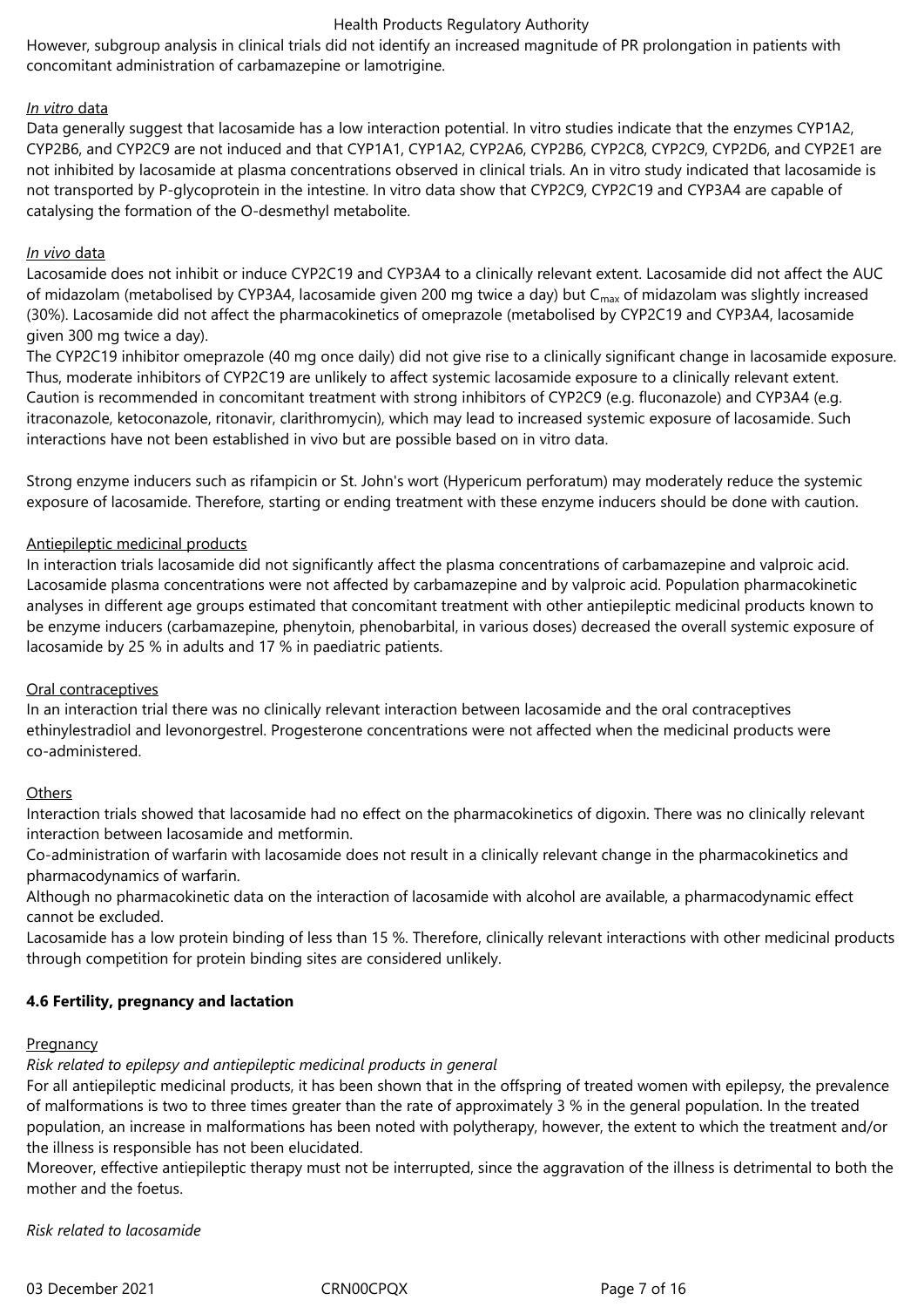There are no adequate data from the use of lacosamide in pregnant women. Studies in animals did not indicate any teratogenic effects in rats or rabbits, but embryotoxicity was observed in rats and rabbits at maternal toxic doses (see section 5.3). The potential risk for humans is unknown.

Lacosamide should not be used during pregnancy unless clearly necessary (if the benefit to the mother clearly outweighs the potential risk to the foetus). If women decide to become pregnant, the use of this product should be carefully re-evaluated.

## Breast-feeding

It is unknown whether lacosamide is excreted in human breast milk. A risk to the newborns/infants cannot be excluded. Animal studies have shown excretion of lacosamide in breast milk. For precautionary measures, breast-feeding should be discontinued during treatment with lacosamide.

## Fertility

No adverse reactions on male or female fertility or reproduction were observed in rats at doses producing plasma exposures (AUC) up to approximately 2 times the plasma AUC in humans at the maximum recommended human dose (MRHD).

## **4.7 Effects on ability to drive and use machines**

Lacosamide has minor to moderate influence on the ability to drive and use machines. Lacosamide treatment has been associated with dizziness or blurred vision.

Accordingly, patients should be advised not to drive or to operate other potentially hazardous machinery until they are familiar with the effects of lacosamide on their ability to perform such activities.

## **4.8 Undesirable effects**

## Summary of safety profile

Based on the analysis of pooled placebo-controlled clinical trials in adjunctive therapy in 1,308 patients with partial-onset seizures, a total of 61.9 % of patients randomised to lacosamide and 35.2 % of patients randomised to placebo reported at least one adverse reaction. The most frequently reported adverse reactions  $(≥ 10 %)$  with lacosamide treatment were dizziness, headache, nausea and diplopia. They were usually mild to moderate in intensity. Some were dose-related and could be alleviated by reducing the dose. Incidence and severity of central nervous system (CNS) and gastrointestinal (GI) adverse reactions usually decreased over time.

In all of these controlled studies, the discontinuation rate due to adverse reactions was 12.2 % for patients randomised to lacosamide and 1.6 % for patients randomised to placebo. The most common adverse reaction resulting in discontinuation of lacosamide therapy was dizziness.

Incidence of CNS adverse reactions such as dizziness may be higher after a loading dose.

Based on the analysis of data from a non-inferiority monotherapy clinical trial comparing lacosamide to carbamazepine controlled release (CR), the most frequently reported adverse reactions ( $\geq$  10 %) for lacosamide were headache and dizziness. The discontinuation rate due to adverse reactions was 10.6 % for patients treated with lacosamide and 15.6 % for patients treated with carbamazepine CR.

The safety profile of lacosamide reported in a study conducted in patients aged 4 years and older with idiopathic generalised epilepsy with primary generalised tonic-clonic seizures (PGTCS) was consistent with the safety profile reported from the pooled placebo-controlled clinical studies in partial-onset seizures. Additional adverse reactions reported in PGTCS patients were myoclonic epilepsy (2.5 % in the lacosamide-group and 0 % in the placebo-group) and ataxia (3.3 % in the lacosamide-group and 0 % in the placebo-group). The most frequently reported adverse reactions were dizziness and somnolence. The most common adverse reactions resulting in discontinuation of lacosamide therapy were dizziness and suicidal ideation. The discontinuation rate due to adverse reactions was 9.1 % in the lacosamide group and 4.1 % in the placebo group.

# Tabulated list of adverse reactions

The table below shows the frequencies of adverse reactions which have been reported in clinical trials and post-marketing experience. The frequencies are defined as follows: very common (≥ 1/10), common (≥ 1/100 to < 1/10), uncommon (≥ 1/1,000 to < 1/100) and not known (frequency cannot be estimated from available data). Within each frequency grouping, undesirable effects are presented in order of decreasing seriousness.

| System organ<br>class | Verv<br>common | Common | <b>Uncommon</b>                | Not known |
|-----------------------|----------------|--------|--------------------------------|-----------|
| Blood and             |                |        | Agranulocytosis <sup>(1)</sup> |           |
| lymphatic             |                |        |                                |           |

03 December 2021 CRN00CPQX Page 8 of 16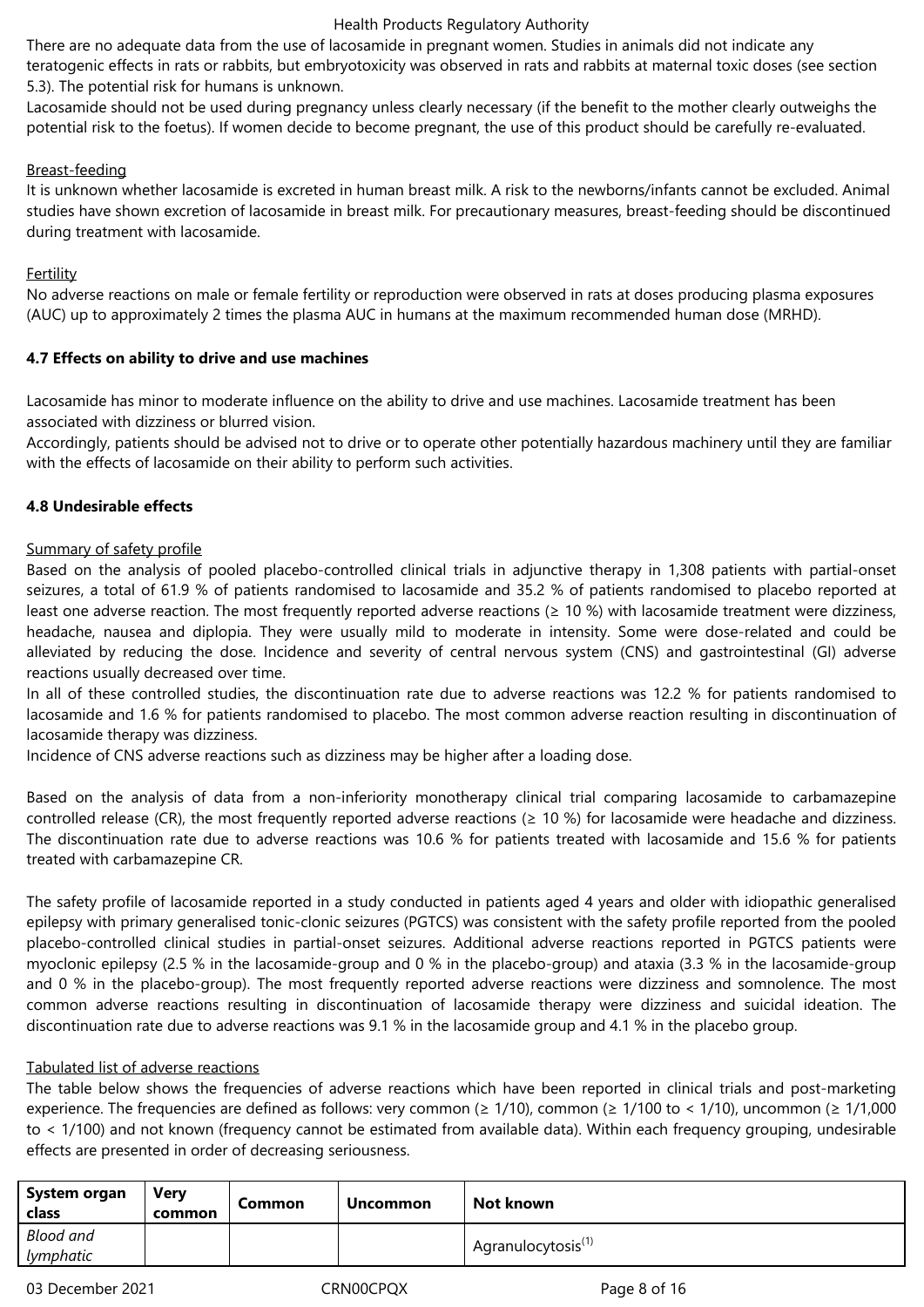| disorders                                    |                              |                                                                                                                                                                                                                                          |                                                                                                                                                                                          |                                                                                      |
|----------------------------------------------|------------------------------|------------------------------------------------------------------------------------------------------------------------------------------------------------------------------------------------------------------------------------------|------------------------------------------------------------------------------------------------------------------------------------------------------------------------------------------|--------------------------------------------------------------------------------------|
| Immune system<br>disorders                   |                              |                                                                                                                                                                                                                                          | Drug<br>hypersensitivity<br>(1)                                                                                                                                                          | Drug reaction with eosinophilia and systemic symptoms<br>(DRESS) $(1,2)$             |
| Psychiatric<br>disorders                     |                              | Depression<br>Confusional<br>state<br>Insomnia(1)                                                                                                                                                                                        | Aggression<br>Agitation <sup>(1)</sup><br>Euphoric mood<br>(1)<br>Psychotic<br>disorder <sup>(1)</sup><br>Suicide attempt<br>(1)<br>Suicidal<br>ideation<br>Hallucination <sup>(1)</sup> |                                                                                      |
| Nervous system<br>disorders                  | <b>Dizziness</b><br>Headache | Myoclonic<br>seizures <sup>(3)</sup><br>Ataxia<br>Balance<br>disorder<br>Memory<br>impairment<br>Cognitive<br>disorder<br>Somnolence<br>Tremor<br>Nystagmus<br>Hypoesthesia<br>Dysarthria<br>Disturbance<br>in attention<br>Paraesthesia | Syncope <sup>(2)</sup><br>Coordination<br>abnormal                                                                                                                                       | Convulsion <sup>(3)</sup>                                                            |
| Eye disorders                                | Diplopia                     | Vision<br>blurred                                                                                                                                                                                                                        |                                                                                                                                                                                          |                                                                                      |
| Ear and<br>labyrinth<br>disorders            |                              | Vertigo<br>Tinnitus                                                                                                                                                                                                                      |                                                                                                                                                                                          |                                                                                      |
| Cardiac<br>disorders                         |                              |                                                                                                                                                                                                                                          | Atrioventricular<br>$block^{(1,2)}$<br>Bradycardia <sup>(1,2)</sup><br>Atrial<br>Fibrillation $(1,2)$<br>Atrial Flutter <sup>(1,2)</sup>                                                 | Ventricular tachyarrhythmia <sup>(1)</sup>                                           |
| Gastrointestinal<br>disorders                | Nausea                       | Vomiting<br>Constipation<br>Flatulence<br>Dyspepsia<br>Dry mouth<br>Diarrhoea                                                                                                                                                            |                                                                                                                                                                                          |                                                                                      |
| Hepatobiliary<br>disorders                   |                              |                                                                                                                                                                                                                                          | Liver function<br>test abnormal <sup>(2)</sup><br>Hepatic enzyme<br>increased $(> 2x$<br>$ULN)^{(1)}$                                                                                    |                                                                                      |
| Skin and<br>subcutaneous<br>tissue disorders |                              | Pruritus<br>Rash <sup>(1)</sup>                                                                                                                                                                                                          | Angioedema <sup>(1)</sup><br>Urticaria <sup>(1)</sup>                                                                                                                                    | Stevens-Johnson syndrome <sup>(1)</sup><br>Toxic epidermal necrolysis <sup>(1)</sup> |
| Musculoskeletal<br>and connective            |                              | Muscle<br>spasms                                                                                                                                                                                                                         |                                                                                                                                                                                          |                                                                                      |

 $\overline{\phantom{a}}$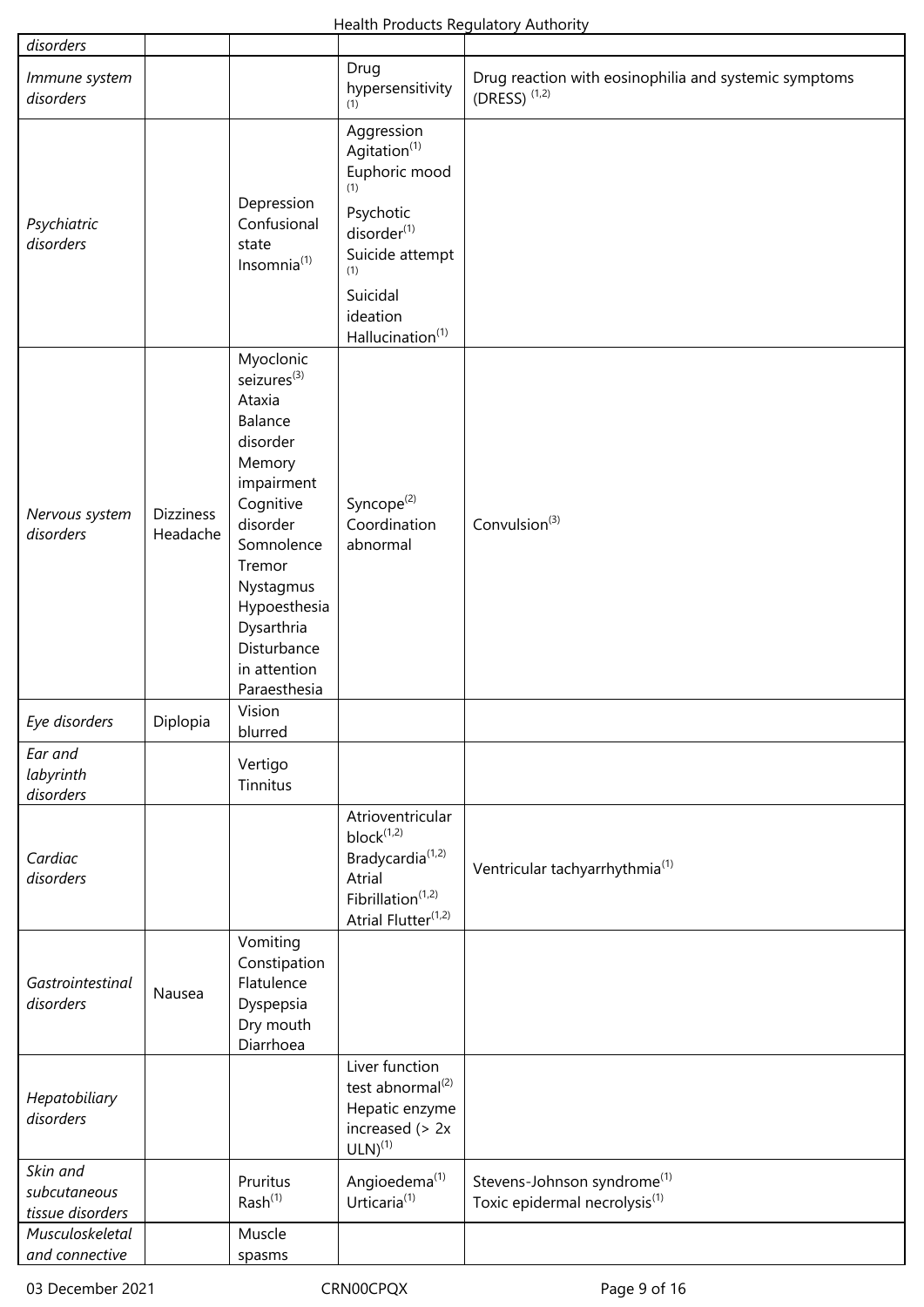| tissue disorders                                              |                                                                                |  |  |
|---------------------------------------------------------------|--------------------------------------------------------------------------------|--|--|
| General<br>disorders and<br>administration<br>site conditions | Gait<br>disturbance<br>Asthenia<br>Fatigue<br>Irritability<br>Feeling<br>drunk |  |  |
| Injury,<br>poisoning and                                      | Fall<br>Skin                                                                   |  |  |
| procedural<br>complications                                   | laceration<br>Contusion                                                        |  |  |
|                                                               |                                                                                |  |  |

(1) Adverse reactions reported in post marketing experience.

 $(2)$  See Description of selected adverse reactions.

<sup>(3)</sup> Reported in open-label studies.

## Description of selected adverse reactions

The use of lacosamide is associated with dose-related increase in the PR interval. Adverse reactions associated with PR interval prolongation (e.g. atrioventricular block, syncope, bradycardia) may occur. In adjunctive clinical trials in epilepsy patients, the incidence rate of reported first-degree AV Block is uncommon, 0.7 %, 0 %, 0.5 % and 0 % for lacosamide 200 mg, 400 mg, 600 mg or placebo, respectively. No second- or higher degree AV Block was seen in these studies. However, cases with secondand third-degree AV Block associated with lacosamide treatment have been reported in postmarketing experience. In the monotherapy clinical trial comparing lacosamide to carbamazepine CR, the extent of increase in PR interval was comparable between lacosamide and carbamazepine.

The incidence rate for syncope reported in pooled adjunctive therapy clinical trials is uncommon and did not differ between lacosamide (n=944) treated epilepsy patients (0.1 %) and placebo (n=364) treated epilepsy patients (0.3 %). In the monotherapy clinical trial comparing lacosamide to carbamazepine CR, syncope was reported in 7/444 (1.6 %) lacosamide patients and in 1/442 (0.2 %) carbamazepine CR patients.

Atrial fibrillation or flutter were not reported in short term clinical trials; however, both have been reported in open-label epilepsy trials and in post-marketing experience.

## *Laboratory abnormalities*

Abnormalities in liver function tests have been observed in placebo-controlled trials with lacosamide in adult patients with partial-onset seizures who were taking 1 to 3 concomitant antiepileptic medicinal products. Elevations of ALT to  $\geq 3x$  ULN occurred in 0.7 % (7/935) of lacosamide patients and 0 %

(0/356) of placebo patients.

## *Multiorgan hypersensitivity reactions*

Multiorgan hypersensitivity reactions (also known as Drug Reaction with Eosinophilia and Systemic Symptoms, DRESS) have been reported in patients treated with some antiepileptic medicinal products. These reactions are variable in expression but typically present with fever and rash and can be associated with involvement of different organ systems. If multiorgan hypersensitivity reaction is suspected, lacosamide should be discontinued.

## Paediatric population

The safety profile of lacosamide in placebo-controlled (see study details in section 5.1) and in open-label studies (n=408) in adjunctive therapy in children from 4 years of age was consistent with the safety profile observed in adults although the frequency of some adverse reactions (somnolence, vomiting and convulsion) was increased and additional adverse reactions (nasopharyngitis, pyrexia, pharyngitis, decreased appetite, lethargy and abnormal behaviour) have been reported in paediatric patients: nasopharyngitis (15.7 %), vomiting (14.7 %), somnolence (14.0 %), dizziness (13.5 %), pyrexia (13.0 %), convulsion (7.8%), decreased appetite (5.9 %), pharyngitis (4.7 %), lethargy (2.7 %) and abnormal behaviour (1.7 %).

A total of 67.8 % of patients randomised to lacosamide and 58.1 % of patients randomised to placebo reported at least one adverse reaction.

Behavioural, cognition and emotional functioning were measured by the questionnaires Achenbach CBCL and BRIEF that were applied at baseline and throughout the studies and where mainly stable during the course of the trials.

## Elderly population

In the monotherapy study comparing lacosamide to carbamazepine CR, the types of adverse reactions related to lacosamide in elderly patients (≥ 65 years of age) appear to be similar to that observed in patients less than 65 years of age. However, a higher incidence (≥ 5 % difference) of fall, diarrhoea and tremor has been reported in elderly patients compared to younger

03 December 2021 CRN00CPQX Page 10 of 16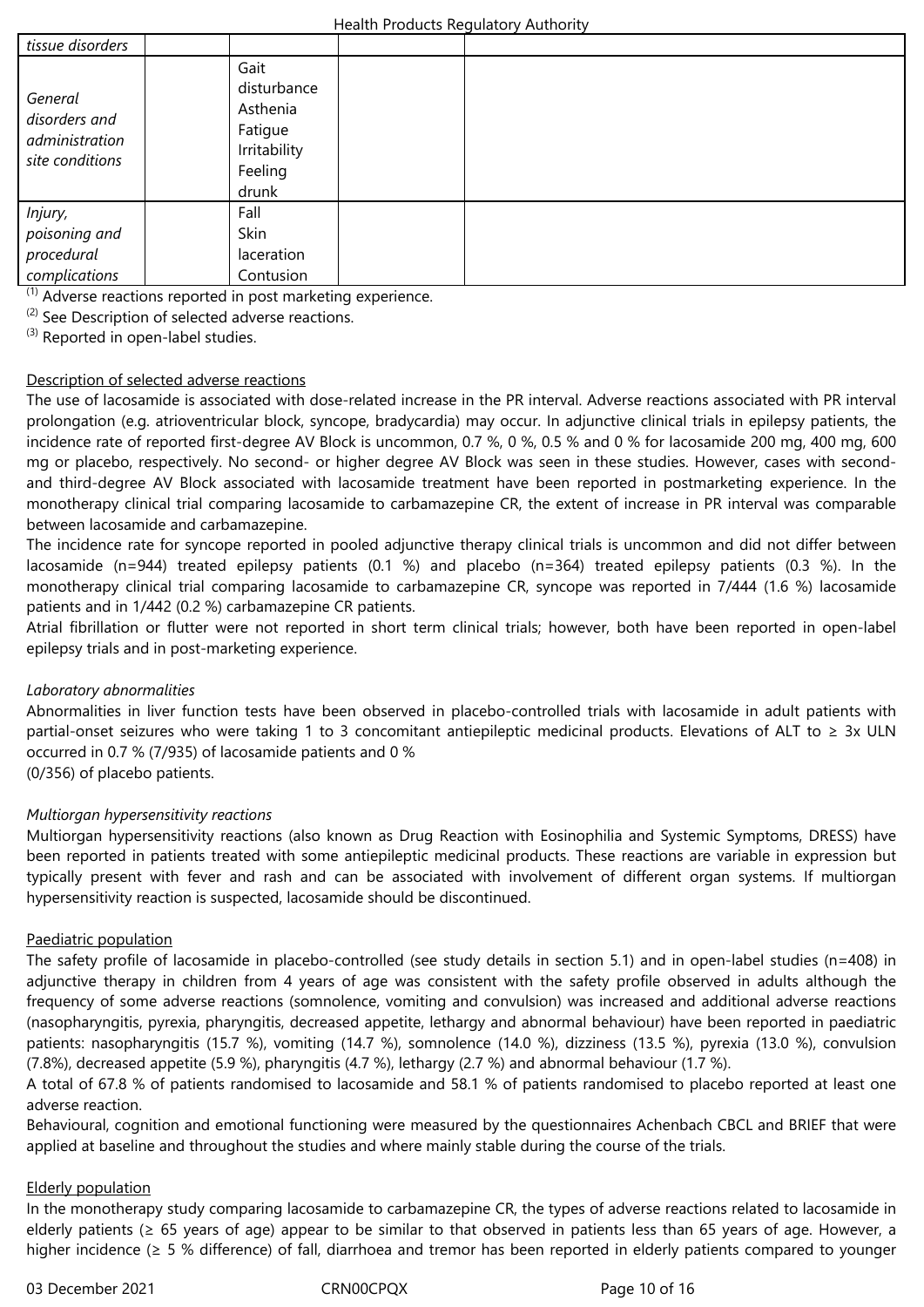in younger adult patients. The discontinuation rate due to adverse events observed with lacosamide was 21.0 % (13/62) in elderly patients versus 9.2 % (35/382) in younger adult patients. These differences between elderly and younger adult patients were similar to those observed in the active comparator group.

## Reporting of suspected adverse reactions

Reporting suspected adverse reactions after authorisation of the medicinal product is important. It allows continued monitoring of the benefit/risk balance of the medicinal product. Healthcare professionals are asked to report any suspected adverse reactions via the national reporting system: HPRA Pharmacovigilance

Website: www.hpra.ie

## **4.9 Overdose**

## **Sympto[ms](http://www.hpra.ie )**

Symptoms observed after an accidental or intentional overdose of lacosamide are primarily associated with CNS and gastrointestinal system.

- The types of adverse reactions experienced by patients exposed to doses above 400 mg up to 800 mg were not clinically different from those of patients administered recommended doses of lacosamide.
- Reactions reported after an intake of more than 800 mg are dizziness, nausea, vomiting, seizures (generalised tonic-clonic seizures, status epilepticus). Cardiac conduction disorders, shock and coma have also been observed. Fatalities have been reported in patients following an intake of acute single overdose of several grams of lacosamide.

#### **Management**

There is no specific antidote for overdose with lacosamide. Treatment of lacosamide overdose should include general supportive measures and may include haemodialysis if necessary (see section 5.2).

## **5 PHARMACOLOGICAL PROPERTIES**

## **5.1 Pharmacodynamic properties**

Pharmacotherapeutic group: antiepileptics, other antiepileptics ATC code: N03AX18

## Mechanism of action

The active substance, lacosamide (R-2-acetamido-N-benzyl-3-methoxypropionamide) is a functionalised amino acid. The precise mechanism by which lacosamide exerts its antiepileptic effect in humans remains to be fully elucidated. In vitro electrophysiological studies have shown that lacosamide selectively enhances slow inactivation of voltage-gated sodium channels, resulting in stabilization of hyperexcitable neuronal membranes.

#### Pharmacodynamic effects

Lacosamide protected against seizures in a broad range of animal models of partial and primary generalised seizures and delayed kindling development.

In non-clinical experiments lacosamide in combination with levetiracetam, carbamazepine, phenytoin, valproate, lamotrigine, topiramate or gabapentin showed synergistic or additive anticonvulsant effects.

## Clinical efficacy and safety (partial-onset seizures)

## *Adult population*

#### *Monotherapy*

Efficacy of lacosamide as monotherapy was established in a double-blind, parallel group, non-inferiority comparison to carbamazepine CR in 886 patients 16 years of age or older with newly or recently diagnosed epilepsy. The patients had to present with unprovoked partial-onset seizures with or without secondary generalisation. The patients were randomised to carbamazepine CR or lacosamide, provided as tablets, in a 1:1 ratio. The dose was based on dose-response and ranged from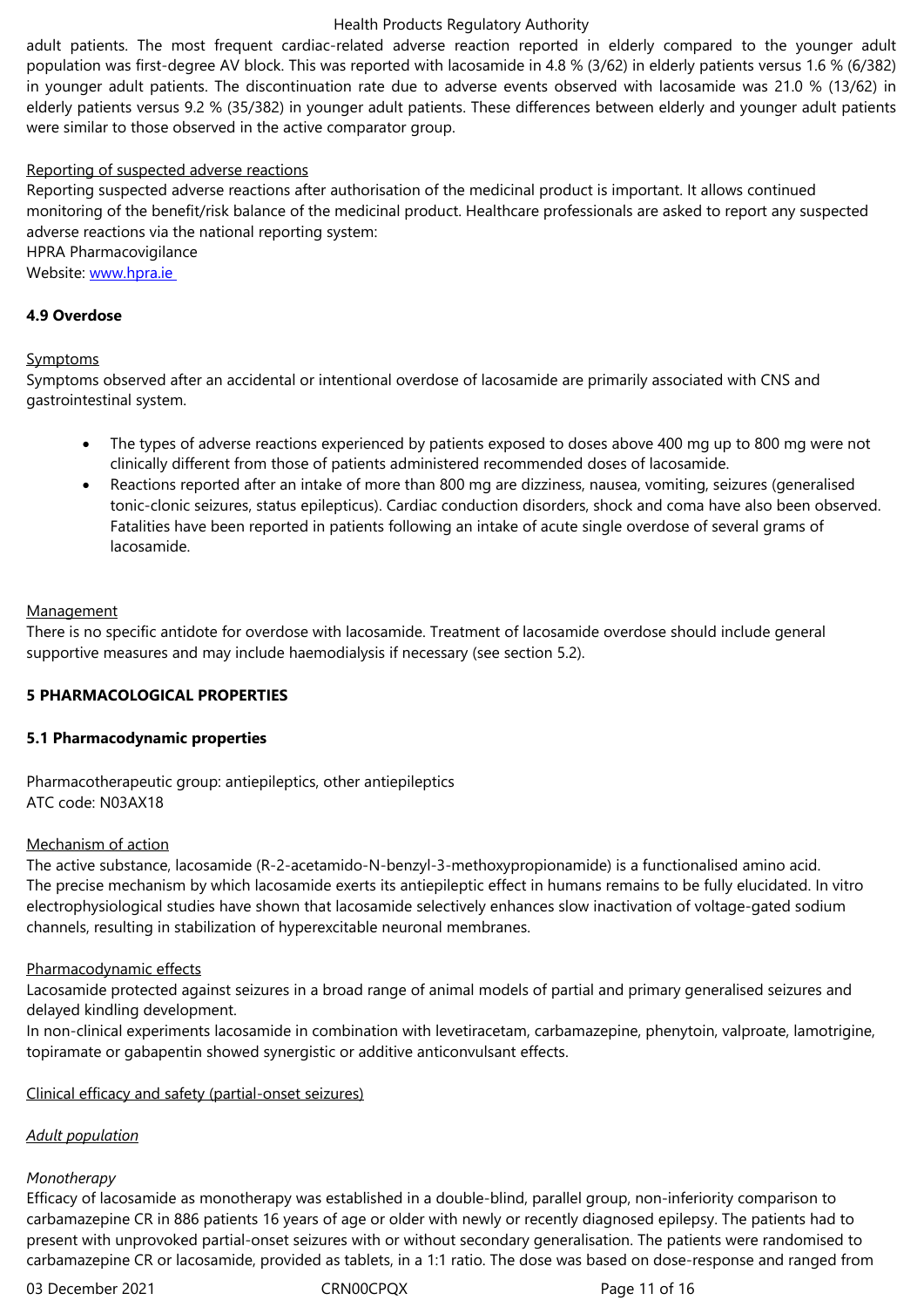400 mg/day to 1,200 mg/day for carbamazepine CR and from 200 mg/day to 600 mg/day for lacosamide. The duration of the treatment was up to 121 weeks depending on the response.

The estimated 6-month seizure freedom rates were 89.8 % for lacosamide-treated patients and 91.1 % for carbamazepine CR treated patients using the Kaplan-Meier survival analysis method. The adjusted absolute difference between treatments was -1.3 % (95 % CI: -5.5, 2.8). The Kaplan-Meier estimates of 12-month seizure freedom rates were 77.8 % for lacosamide-treated patients and 82.7 % for carbamazepine CR treated patients.

The 6-month seizure freedom rates in elderly patients of 65 and above (62 patients in lacosamide, 57 patients in carbamazepine CR) were similar between both treatment groups. The rates were also similar to those observed in the overall population. In the elderly population, the maintenance lacosamide dose was 200 mg/day in 55 patients (88.7 %), 400 mg/day in 6 patients (9.7 %) and the dose was escalated to over 400 mg/day in one patient (1.6 %).

## *Conversion to monotherapy*

The efficacy and safety of lacosamide in conversion to monotherapy has been assessed in a historical-controlled, multicentre, double-blind, randomised trial. In this study, 425 patients aged 16 to 70 years with uncontrolled partial-onset seizures taking stable doses of 1 or 2 marketed antiepileptic medicinal products were randomised to be converted to lacosamide monotherapy (either 400 mg/day or 300 mg/day in a 3:1 ratio). In treated patients who completed titration and started withdrawing antiepileptic medicinal products (284 and 99 respectively), monotherapy was maintained in 71.5 % and 70.7 % of patients respectively for 57 to 105 days (median 71 days), over the targeted observation period of 70 days.

## *Adjunctive therapy*

The efficacy of lacosamide as adjunctive therapy at recommended doses (200 mg/day, 400 mg/day) was established in 3 multicenter, randomised, placebo-controlled clinical trials with a 12-week maintenance period. Lacosamide 600 mg/day was also shown to be effective in controlled adjunctive therapy trials, although the efficacy was similar to 400 mg/day and patients were less likely to tolerate this dose because of CNS- and gastrointestinal-related adverse reactions. Thus, the 600 mg/day dose is not recommended. The maximum recommended dose is 400 mg/day. These trials, involving 1,308 patients with a history of an average of 23 years of partial-onset seizures, were designed to evaluate the efficacy and safety of lacosamide when administered concomitantly with 1 to 3 antiepileptic medicinal products in patients with uncontrolled partial-onset seizures with or without secondary generalisation. Overall the proportion of subjects with a 50 % reduction in seizure frequency was 23 %, 34 %, and 40 % for placebo, lacosamide 200 mg/day and lacosamide 400 mg/day.

The pharmacokinetics and safety of a single loading dose of intravenous lacosamide were determined in a multicenter, open-label study designed to assess the safety and tolerability of rapid initiation of lacosamide using a single intravenous loading dose (including 200 mg) followed by twice daily oral dosing (equivalent to the intravenous dose) as adjunctive therapy in adult subjects 16 to 60 years of age with partial-onset seizures.

# Paediatric population

Partial-onset seizures have a similar clinical expression in children from 4 years of age and in adults. The efficacy of lacosamide in children aged 4 years and older has been extrapolated from data of adolescents and adults with partial-onset seizures, for whom a similar response was expected provided the paediatric dose adaptations are established (see section 4.2) and safety has been demonstrated (see section 4.8).

The efficacy supported by the extrapolation principle stated above was confirmed by a double-blind, randomised, placebo-controlled study. The study consisted of an 8-week baseline period followed by a 6-week titration period. Eligible patients on a stable dose regimen of 1 to ≤ 3 antiepileptic medicinal products, who still experienced at least 2 partial onset-seizures during the 4 weeks prior to screening with seizure-free phase no longer than 21 days in the 8-week period prior to entry into the baseline period, were randomised to receive either placebo (n=172) or lacosamide (n=171). Dosing was initiated at a dose of 2 mg/kg/day in subjects weighing less than 50 kg or 100 mg/day in subjects weighing 50 kg or more in 2 divided doses. During the titration period, lacosamide doses were adjusted in 1or 2 mg/kg/day increments in subjects weighing less than 50 kg or 50 mg/day or 100 mg/day in subjects weighing 50 kg or more at weekly intervals to achieve the target maintenance period dose range.

Subjects must have achieved the minimum target dose for their body weight category for the final 3 days of the titration period to be eligible for entry into the 10-week maintenance period. Subjects were to remain on stable lacosamide dose throughout the maintenance period or were withdrawn and entered in the blinded taper period.

Statistically significant (p=0.0003) and clinically relevant reduction in partial-onset seizure frequency per 28 days from baseline to the maintenance period was observed between the lacosamide and the placebo group. The percent reduction over placebo based on analysis of covariance was 31.72 % (95 % CI: 16.342, 44.277).

Overall, the proportion of subjects with at least a 50 % reduction in partial-onset seizure frequency per 28 days from baseline to the maintenance period was 52.9 % in the lacosamide group compared with 33.3 % in the placebo group.

The quality of life assessed by the Pediatric Quality of Life Inventory indicated that subjects in both lacosamide and placebo groups had a similar and stable health-related quality of life during the entire treatment period.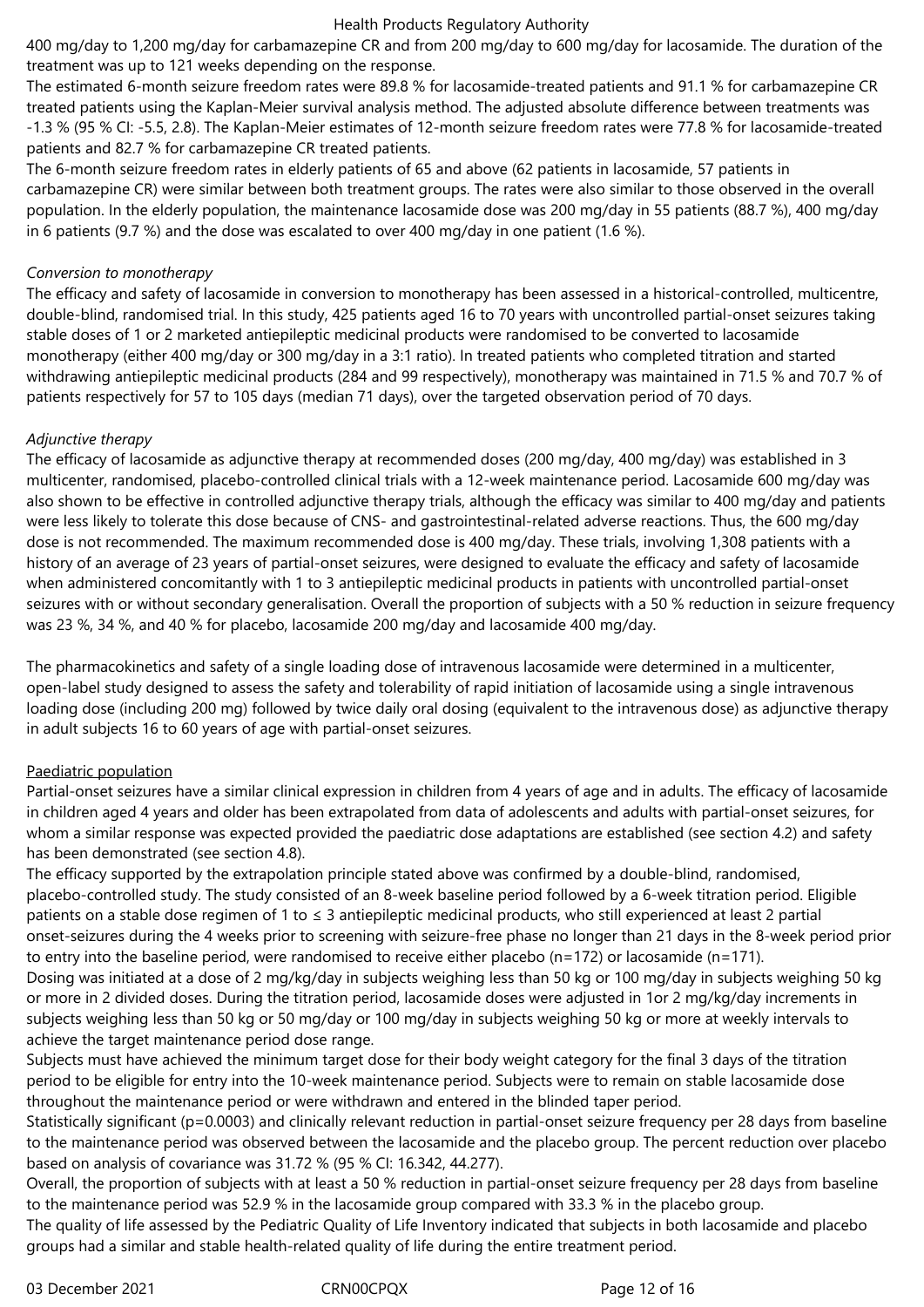## Clinical efficacy and safety (primary generalized tonic-clonic seizures)

The efficacy of lacosamide as adjunctive therapy in patients 4 years of age and older with idiopathic generalized epilepsy experiencing primary generalized tonic-clonic seizures (PGTCS) was established in a 24-week double-blind, randomized, placebo-controlled, parallel-group, multi-center study. The study consisted of a 12-week historical baseline period, a 4-week prospective baseline period and a 24-week treatment period (which included a 6-week titration period and an 18-week maintenance period). Eligible patients on a stable dose of 1 to 3 antiepileptic drugs experiencing at least 3 documented PGTCS during the 16-week combined baseline period were randomized 1 to 1 to receive lacosamide or placebo (patients in the full analysis set: lacosamide n=118, placebo n=121; of them 8 patients in the  $\geq 4$  to < 12 years age group and 16 patients in the  $\geq$ 12 to < 18 years range were treated with LCM and 9 and 16 patients, respectively with placebo).

Patients were titrated up to the target maintenance period dose of 12 mg/kg/day in patients weighing less than 30 kg, 8 mg/kg/day in patients weighing from 30 to less than 50 kg or 400 mg/day in patients weighing 50 kg or more.

| Efficacy variable                    | Placebo      | Lacosamide |  |
|--------------------------------------|--------------|------------|--|
| Parameter                            | $N = 121$    | $N = 118$  |  |
| Time to second PGTCS                 |              |            |  |
| Median (days)                        | 77.0         | 2          |  |
| 95 % CI                              | 49.0, 128.0  | a.         |  |
| Lacosamide - Placebo                 |              |            |  |
| Hazard Ratio                         | 0.540        |            |  |
| 95 % CI                              | 0.377, 0.774 |            |  |
| p-value                              | < 0.001      |            |  |
| Seizure freedom                      |              |            |  |
| Stratified Kaplan-Meier estimate (%) | 17.2         | 31.3       |  |
| 95 % CI                              | 10.4, 24.0   | 22.8, 39.9 |  |
| Lacosamide - Placebo                 | 14.1         |            |  |
| 95 % CI                              | 3.2, 25.1    |            |  |
| p-value                              | 0.011        |            |  |

Note: For the lacosamide group, the median time to second PGTCS could not be estimated by Kaplan-Meier methods because ˃ 50% of patients did not experience a second PGTCS by Day 166.

The findings in the pediatric subgroup were consistent with the results of the overall population for the primary, secondary and other efficacy endpoints.

## **5.2 Pharmacokinetic properties**

## **Absorption**

Lacosamide is rapidly and completely absorbed after oral administration. The oral bioavailability of lacosamide tablets is approximately 100 %. Following oral administration, the plasma concentration of unchanged lacosamide increases rapidly and reaches  $C_{\text{max}}$  about 0.5 to 4 hours post-dose. Lacosamide tablets and syrup are bioequivalent. Food does not affect the rate and extent of absorption.

# Distribution

The volume of distribution is approximately 0.6 l/kg. Lacosamide is less than 15 % bound to plasma proteins.

# Biotransformation

95 % of the dose is excreted in the urine as lacosamide and metabolites. The metabolism of lacosamide has not been completely characterised.

The major compounds excreted in urine are unchanged lacosamide (approximately 40 % of the dose) and its O-desmethyl metabolite less than 30 %.

A polar fraction proposed to be serine derivatives accounted for approximately 20 % in urine, but was detected only in small amounts (0 % to 2 %) in human plasma of some subjects. Small amounts (0.5 % to 2 %) of additional metabolites were found in the urine.

In vitro data show that CYP2C9, CYP2C19 and CYP3A4 are capable of catalysing the formation of the O-desmethyl metabolite but the main contributing isoenzyme has not been confirmed in vivo. No clinically relevant difference in lacosamide exposure was observed comparing its pharmacokinetics in extensive metabolisers (EMs, with a functional CYP2C19) and poor metabolisers (PMs, lacking a functional CYP2C19). Furthermore an interaction trial with omeprazole (CYP2C19-inhibitor) demonstrated no clinically relevant changes in lacosamide plasma concentrations indicating that the importance of this pathway is minor. The plasma concentration of O-desmethyl-lacosamide is approximately 15 % of the concentration of lacosamide in plasma. This major metabolite has no known pharmacological activity.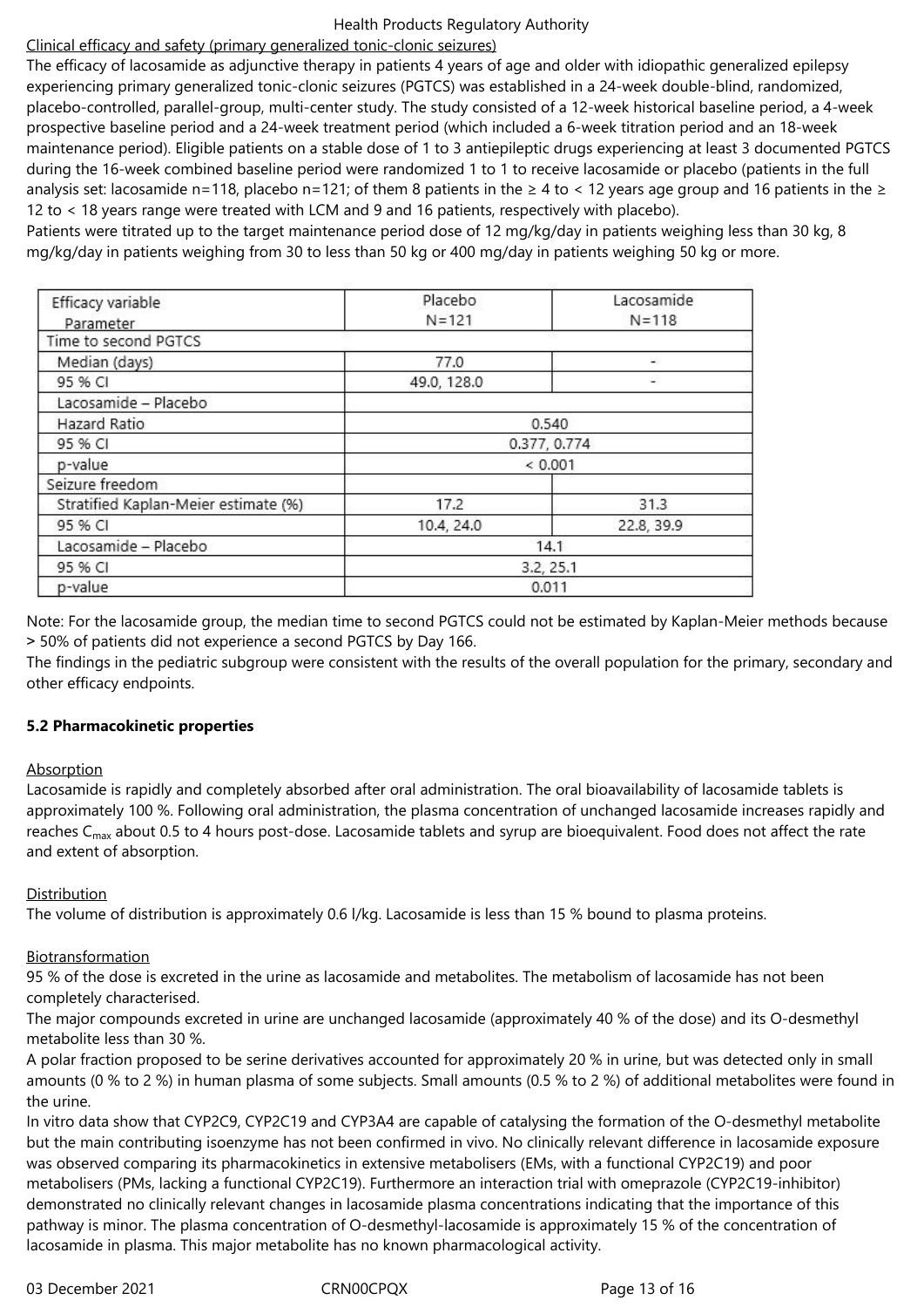## Elimination

Lacosamide is primarily eliminated from the systemic circulation by renal excretion and biotransformation. After oral and intravenous administration of radiolabeled lacosamide, approximately 95 % of radioactivity administered was recovered in the urine and less than 0.5 % in the faeces. The elimination half-life of lacosamide is approximately 13 hours. The pharmacokinetics is dose-proportional and constant over time, with low intra- and inter-subject variability. Following twice daily dosing, steady state plasma concentrations are achieved after a 3 day period. The plasma concentration increases with an accumulation factor of approximately 2.

A single loading dose of 200 mg approximates steady-state concentrations comparable to 100 mg twice daily oral administration.

## Pharmacokinetics in special patient groups

## *Gender*

Clinical trials indicate that gender does not have a clinically significant influence on the plasma concentrations of lacosamide.

# *Renal impairment*

The AUC of lacosamide was increased by approximately 30 % in mildly and moderately and 60 % in severely renal impaired patients and patients with end-stage renal disease requiring haemodialysis compared to healthy subjects, whereas  $C_{\text{max}}$  was unaffected.

Lacosamide is effectively removed from plasma by haemodialysis. Following a 4-hour haemodialysis treatment, AUC of lacosamide is reduced by approximately 50 %. Therefore, dosage supplementation following haemodialysis is recommended (see section 4.2). The exposure of the O-desmethyl metabolite was several-fold increased in patients with moderate and severe renal impairment. In absence of haemodialysis in patients with end-stage renal disease, the levels were increased and continuously rising during the 24-hour sampling. It is unknown whether the increased metabolite exposure in end-stage renal disease subjects could give rise to adverse effects but no pharmacological activity of the metabolite has been identified.

## *Hepatic impairment*

Subjects with moderate hepatic impairment (Child-Pugh B) showed higher plasma concentrations of lacosamide (approximately 50 % higher AUC<sub>norm</sub>). The higher exposure was partly due to a reduced renal function in the studied subjects. The decrease in non-renal clearance in the patients of the study was estimated to give a 20 % increase in the AUC of lacosamide. The pharmacokinetics of lacosamide has not been evaluated in severe hepatic impairment (see section 4.2).

# *Elderly (over 65 years of age)*

In a study in elderly men and women including 4 patients > 75 years of age, AUC was about 30 % and 50 % increased compared to young men, respectively. This is partly related to lower body weight. The body weight normalized difference is 26% and 23 %, respectively. An increased variability in exposure was also observed. The renal clearance of lacosamide was only slightly reduced in elderly subjects in this study.

A general dose reduction is not considered to be necessary unless indicated due to reduced renal function (see section 4.2).

# *Paediatric population*

The paediatric pharmacokinetic profile of lacosamide was determined in a population pharmacokinetic analysis using sparse plasma concentration data obtained in one placebo-controlled randomised study and three open-label studies in 414 children with epilepsy aged 6 months to 17 years. The administered lacosamide doses ranged from 2 mg/kg/day to 17.8 mg/kg/day in twice daily intake, with a maximum of 600 mg/day for children weighing 50 kg or more.

The typical plasma clearance was estimated to be 1.04 l/h, 1.32 l/h and 1.86 l/h for children weighing 20 kg, 30 kg and 50 kg respectively. In comparison, plasma clearance was estimated at 1.92 l/h in adults (70 kg body weight).

Population pharmacokinetic analysis using sparse pharmacokinetic samples from PGTCS study showed a similar exposure in patients with PGTCS and in patients with partial-onset seizures.

# **5.3 Preclinical safety data**

In the toxicity studies, the plasma concentrations of lacosamide obtained were similar or only marginally higher than those observed in patients, which leaves low or non-existing margins to human exposure.

A safety pharmacology study with intravenous administration of lacosamide in anesthetised dogs showed transient increases in PR interval and QRS complex duration and decreases in blood pressure most likely due to a cardiodepressant action. These transient changes started in the same concentration range as after maximum recommended clinical dosing. In anesthetised dogs and Cynomolgus monkeys, at intravenous doses of 15-60 mg/kg, slowing of atrial and ventricular conductivity, atrioventricular block and atrioventricular dissociation were seen.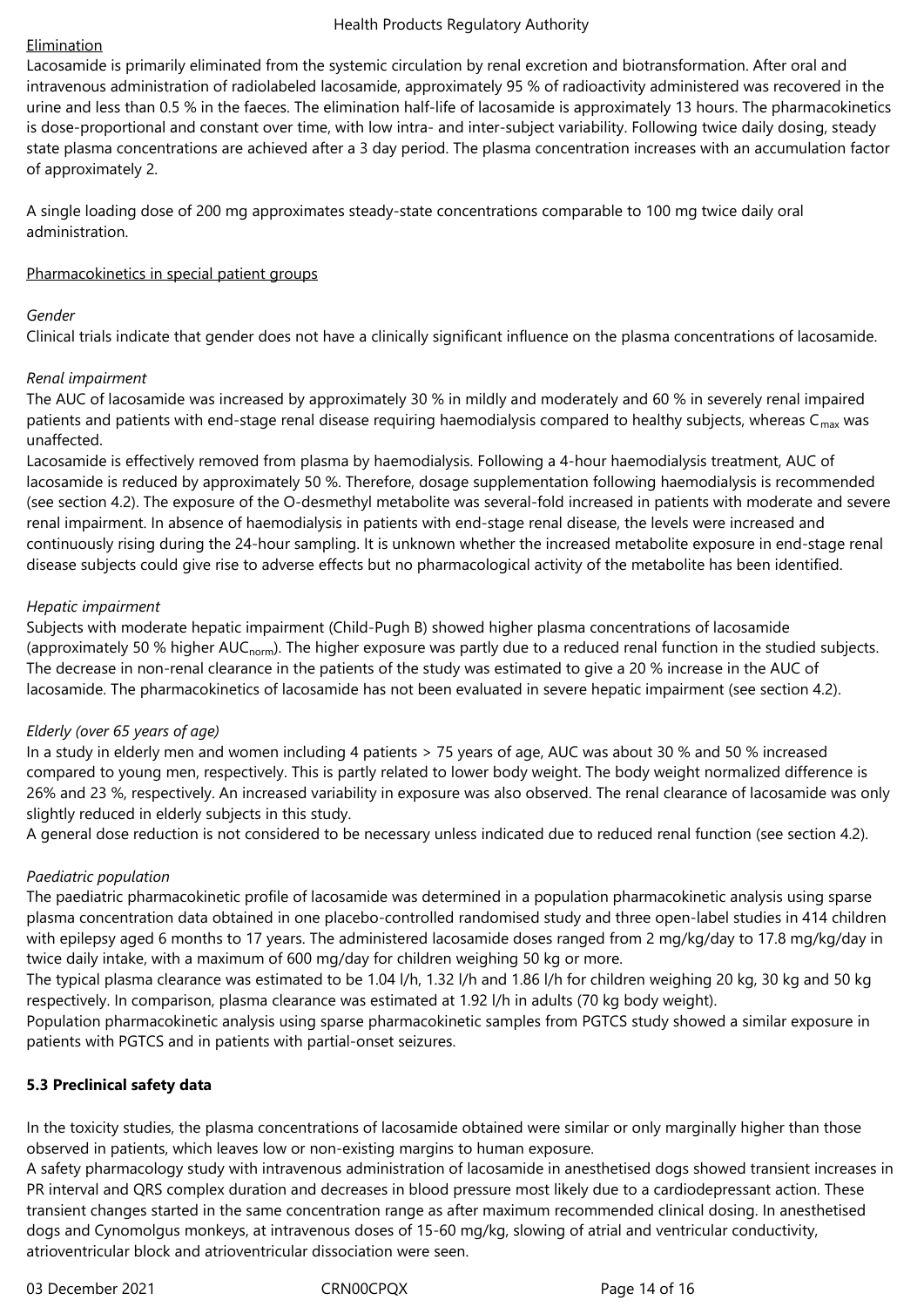In the repeated dose toxicity studies, mild reversible liver changes were observed in rats starting at about 3 times the clinical exposure. These changes included an increased organ weight, hypertrophy of hepatocytes, increases in serum concentrations of liver enzymes and increases in total cholesterol and triglycerides. Apart from the hypertrophy of hepatocytes, no other histopathologic changes were observed.

In reproductive and developmental toxicity studies in rodents and rabbits, no teratogenic effects but an increase in numbers of stillborn pups and pup deaths in the peripartum period, and slightly reduced live litter sizes and pup body weights were observed at maternal toxic doses in rats corresponding to systemic exposure levels similar to the expected clinical exposure. Since higher exposure levels could not be tested in animals due to maternal toxicity, data are insufficient to fully characterise the embryofetotoxic and teratogenic potential of lacosamide.

Studies in rats revealed that lacosamide and/or its metabolites readily crossed the placental barrier. In juvenile rats and dogs, the types of toxicity do not differ qualitatively from those observed in adult animals. In juvenile rats, a reduced body weight was observed at systemic exposure levels similar to the expected clinical exposure. In juvenile dogs, transient and dose-related CNS clinical signs started to be observed at systemic exposure levels below the expected clinical exposure.

## **6 PHARMACEUTICAL PARTICULARS**

## **6.1 List of excipients**

Sorbitol liquid 70 % (not crystallising) (E 420) Glycerol Propylene glycol (E 1520) Macrogol 4000 Sodium chloride Carmellose sodium Acesulfame potassium (E 950) Citric acid Sodium methyl para-hydroxybenzoate (E 219) Strawberry flavour (contains propylene glycol (E 1520)) Aspartame (E 951) Purified water

## **6.2 Incompatibilities**

Not applicable.

# **6.3 Shelf life**

2 years After first opening: 2 months.

## **6.4 Special precautions for storage**

Do not refrigerate.

# **6.5 Nature and contents of container**

Lacosamide Eignapharma is available in a 200 ml amber glass bottle (type III) with polypropylene child-resistant screw cap, a 25 ml measuring cup and a 10 ml oral syringe with an adaptor.

The measuring cup shows three different, non-linear scales on three different sides to allow a fine graduation of different doses. Each graduation mark is accompanied by the respective volume statement in ml. The minimum extractable volume is 2 ml, which is 20 mg of lacosamide. The maximum extractable volume is 25 ml, which is 250 mg of lacosamide.

One full 10 ml oral syringe corresponds to 100 mg of lacosamide. The minimum extractable volume is 1 ml, which is 10 mg of lacosamide. After this, each graduation mark (0.25 ml) corresponds to 2.5 mg of lacosamide. The maximum extractable volume is 10 ml, which is 100 mg of lacosamide.

## **6.6 Special precautions for disposal**

03 December 2021 CRN00CPQX Page 15 of 16